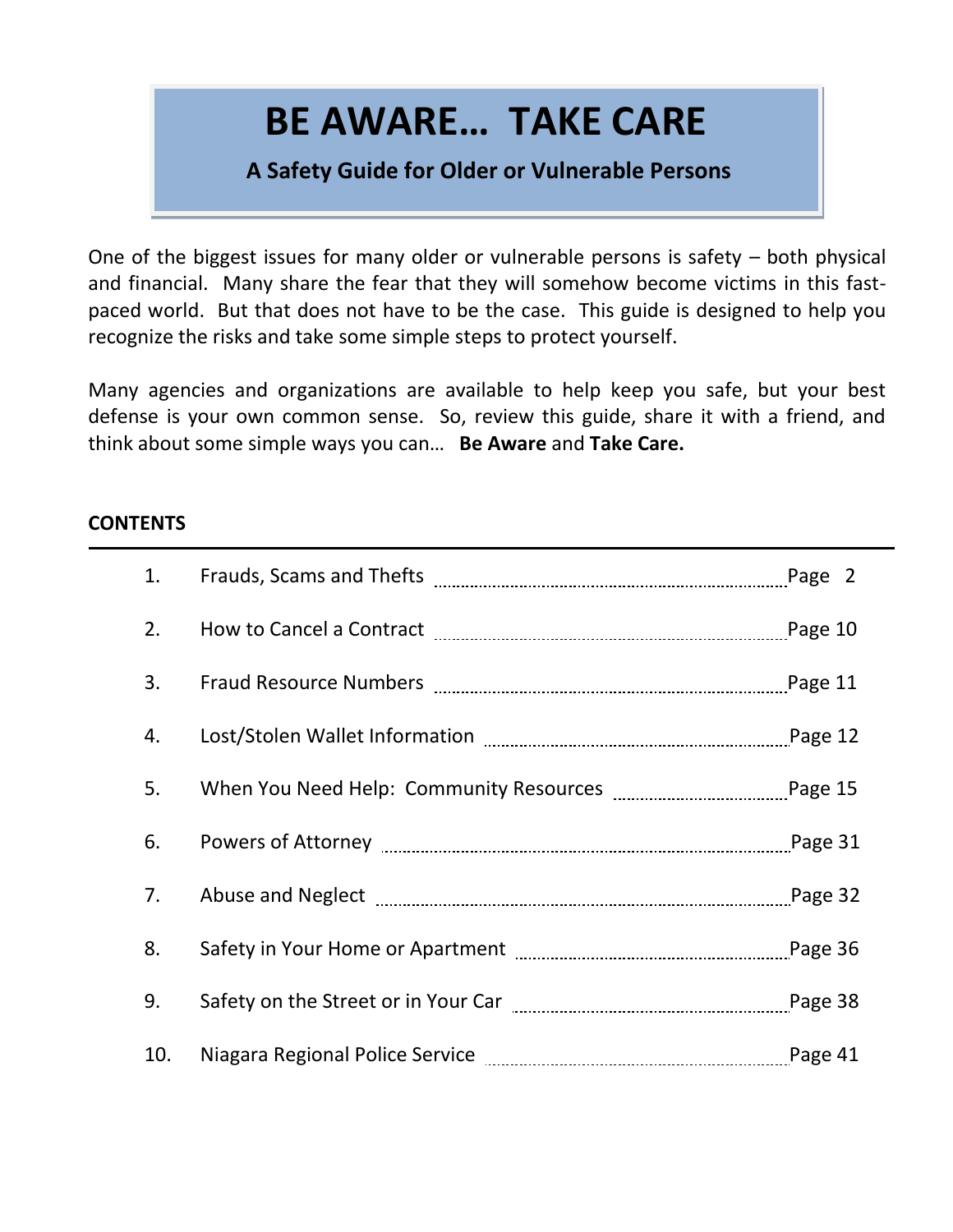# **Seniors are often targeted by con artists for a number of reasons.**

- You often live alone and have more savings, assets or disposable income.
- A widowed senior living alone is most likely to be targeted.
- Generally, you are more trusting than younger people and may have been scammed before. Fraud artists share "sucker" lists of their victims.
- Many do not report losing their money to a con artist because they are embarrassed at having been deceived.

# **Con Artists are quite adept at gaining your confidence.**

- For a fraud to be successful, he/she will have to gain your trust and lead you to believe that only your best interests are at heart.
- While many are men, women are equally good at scamming seniors.
- While a con artist may pester you to buy something or some service, if you say "No," he/she is unlikely to threaten or use physical violence because this may bring the police. The con artist knows an easier target is just around the corner.
- Con artists can get information about potential victims from many sources. Some marketing companies collect information about consumers to sell to legitimate companies. This information unfortunately may also be available to con artists as well. They also get information from product registration cards, magazine subscriptions, government statistics, telephone directories and obituaries.

# **Types of Frauds & Scams; "Fraud is theft by lying or cheating."**

There are many types of frauds, scams and thefts designed to part you from your money. For ease of reference, these have been grouped into the following categories:

| <b>Telemarketing</b>            |
|---------------------------------|
| <b>Direct Marketing</b>         |
| <b>Mail/Newspaper Marketing</b> |

**Bank Related Scams Direct Marketing Thefts by Deception/Distraction**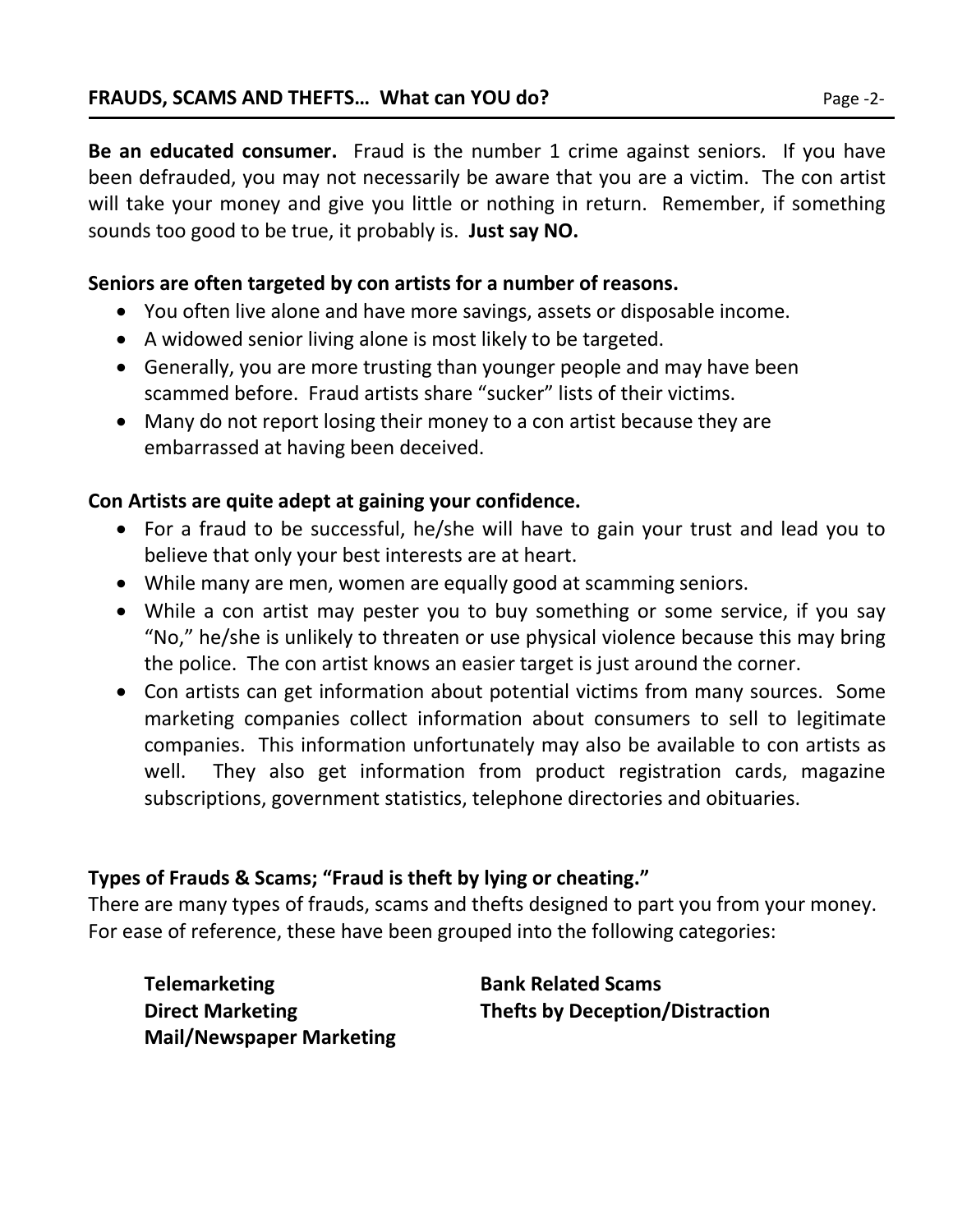# **TELEMARKETING** Page -3-

This is a term used to describe the sale of goods/services, or canvassing for charities or conducting surveys over the telephone. Telemarketing is a recognized legitimate business practice but may be susceptible to misuse by unscrupulous individuals. The following are but a few examples of possible scams.

# **1. The Prize Scam**

"You have won a fabulous valuable prize or cash, but to claim it you must pay taxes, customs or delivery or legal fees."

# **2. The Lottery Scam**

"Would you like to be a part of a syndicate or group that is buying a large number of lottery tickets? This will better your chance of winning." **Take Extra Care.** No matter how incredible the odds may sound to you, the odds are still usually millions to one.

# **3. The Charity Scam**

"Could you help needy children, war veterans or disaster victims through our charity? We'll send someone right over to pick up the cheque. **Take Extra Care.** Many scams are successful because the name of the charity being used in the scam is similar to an easily recognized charity. Scammers also rely on the good will and compassion of people in times of crisis. True charitable causes are worthwhile. Check with Revenue Canada Charities Division (1-800-267-2384) to ensure that the charity is registered. Legitimate charities are frequently listed in the telephone book. If you would like to donate, arrange to have your contribution mailed to them directly.

# **4. The Vacation or Timeshare Scam**

"You have been selected to be awarded incredible savings, or possibly free travel or accommodation to popular vacation destinations or timeshares." **Take Extra Care.** Remember, you do not get something for nothing. When travelling or purchasing a timeshare, deal with a reputable agent. Do not buy a vacation or timeshare through a telephone sales pitch.

*Remember, YOU are in control, if you do not wish to buy, simply say NO.*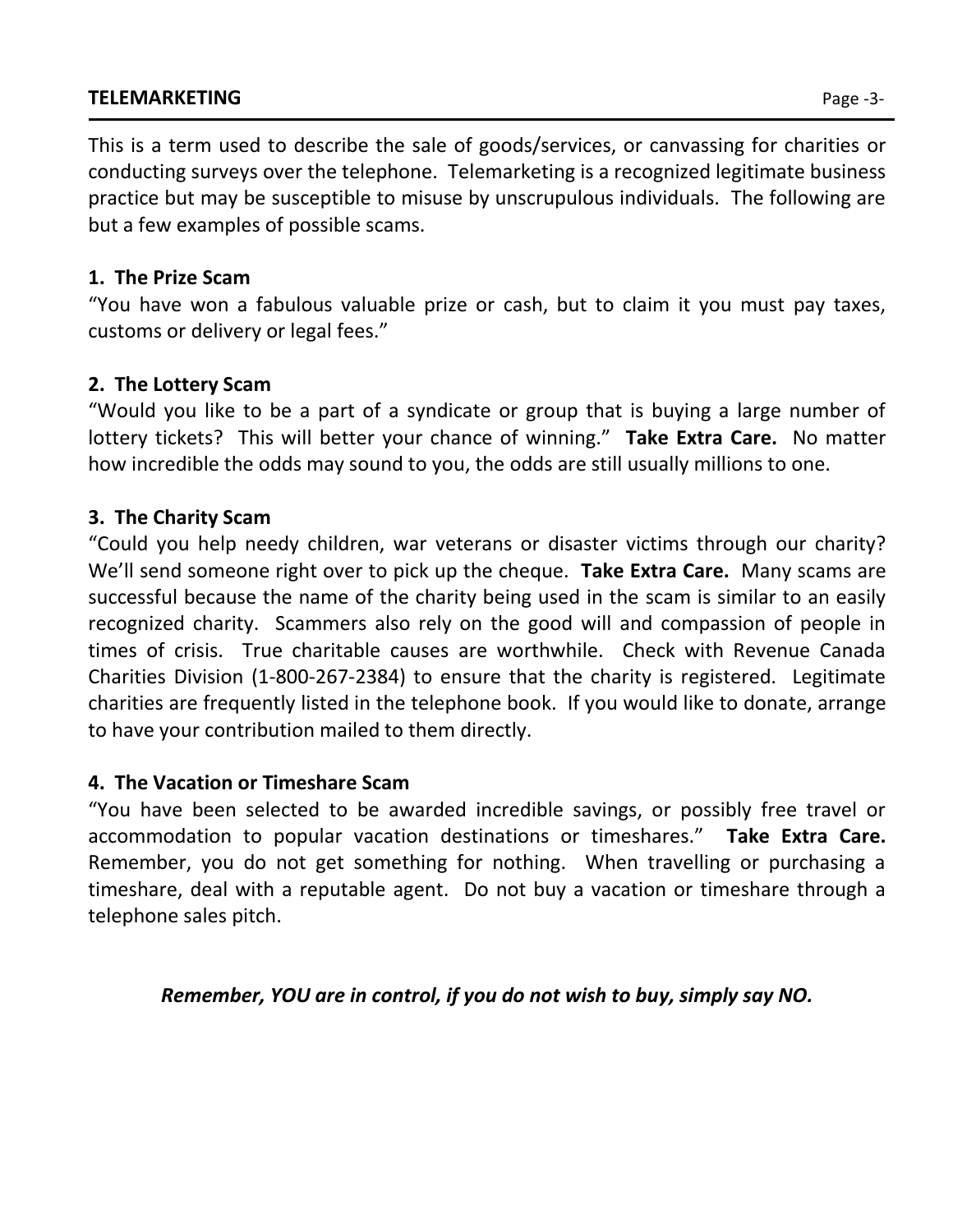# **DIRECT MARKETING** Page -4-

Direct marketing fraud usually occurs when the con artist appears at your door and attempts to either sell you something, or offers to do some type of home renovation. Some of the possible direct marketing scams are:

# **1. Door to Door Sales – Products**

The first role of any salesperson is to get the potential customer interested in seeing a product demonstrated in a person's home. The "prize" offered is in fact a "key" that provides access to your home where a more intense sales pitch can be practiced on you in order to effect a sale of the product. Unscrupulous home salespeople have used many questionable sales tactics in customer's homes including intimidation, threats, false representations or just plain lying. In fact, there is a saying common among such individuals called "outsitting the customer." The belief is that once inside your home, the customer will need to buy the product just to get that salesperson out of the house. Typical products offered for these types of sales are: Vacuum cleaners, Water or air purification systems, Home alarms, or Meat freezer orders.

# **Take Extra Care…**

- Don't feel pressured and never let strangers into your home.
- Are they licensed to sell products door to door?
- Is the business located in your community?
- Are there any complaints registered at the Better Business Bureau?
- Take time to compare quality, prices and warranties.

# **2. Door to Door Sales – Personal and Home Services**

There are many services necessary to maintain the comfort and security we feel in and about our homes. As we age, we may find ourselves in need of hiring people to assist us in this maintenance. Extra caution is needed here in obtaining services from those who may have access to our homes and our property. Some of these services include: Home/Property maintenance such as snow removal, grass cutting or window washing, Grocery shopping, or Personal Assistance Services. **Take Extra Care.** Do your homework. Make sure you get a contract. Does the contract stipulate all that is should – have friends or a relative assist you in this. Check out the identification, references and agency referrals to make sure you have taken the proper steps to keep you and your family safe and secure. **If you want to cancel the contract, please refer to page 10.** 

*Remember, YOU are in control, if you do not wish to buy, simply say NO.*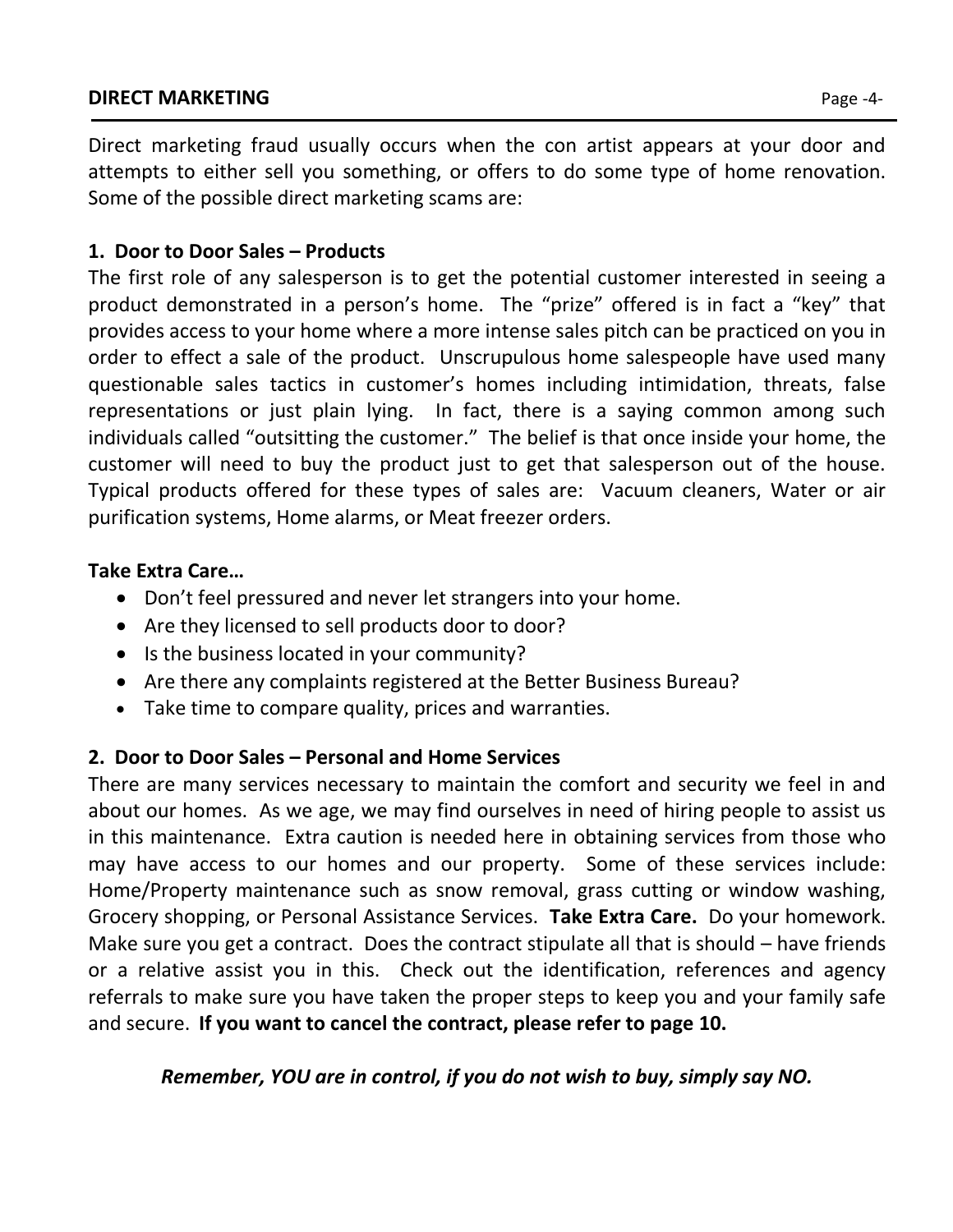# **3. Door to Door Sales – Unscrupulous Energy Providers**

Unscrupulous individuals claim to represent energy providers and yet are only representing themselves. Consumers need to educate themselves on the two ways to buy power and, as always, be very careful when signing a contract.

**Option One:** You can do nothing and your current supplier, likely your local utility company will continue to provide you with power at market rates.

**Option Two:** You can purchase power from one of several retailers licensed by the Ontario Energy Board. Some retailers may ask you to sign one, three, or five year fixed price contracts.

# **Take Extra Care…**

When retailers knock on your door, here are some questions to ask:

- Do you have a license from the Ontario Energy Board?
- How long does the contract last and is there a penalty for cancelling? Can the retailer cancel the contract? What charges are included in the rate?
- What is the price per kilowatt hour and will it vary?
- Are there any additional charges?
- What happens if I move?

# **4. Home Renovation Scams**

Beware of contractors who knock on your door to tell you that they just happen to be in the area doing some work and can give you a special price. The contractor may say that he has some left over material from another job and can do your repair work with considerable savings or that the "men are just around the corner  $-1$  can save a set up charge for you." Typical types of Home Renovation Scams are: mortar and brickwork, driveway paving and sealing and roof repairs.

# **Take Extra Care…**

- Don't be pressured. No matter what you are told at the door, always get a written estimate and then get 3 other independent quotes as well.
- Get a fully itemized contract
- Never give cash deposits or pay for work until it is done.
- Are they licensed to work in your community?
- Does the job require a building permit?
- Check out all references. Are there any complaints registered with the BBB?
- Check out the company with the Ministry of Consumer and Business Services at 1-800-889-9768.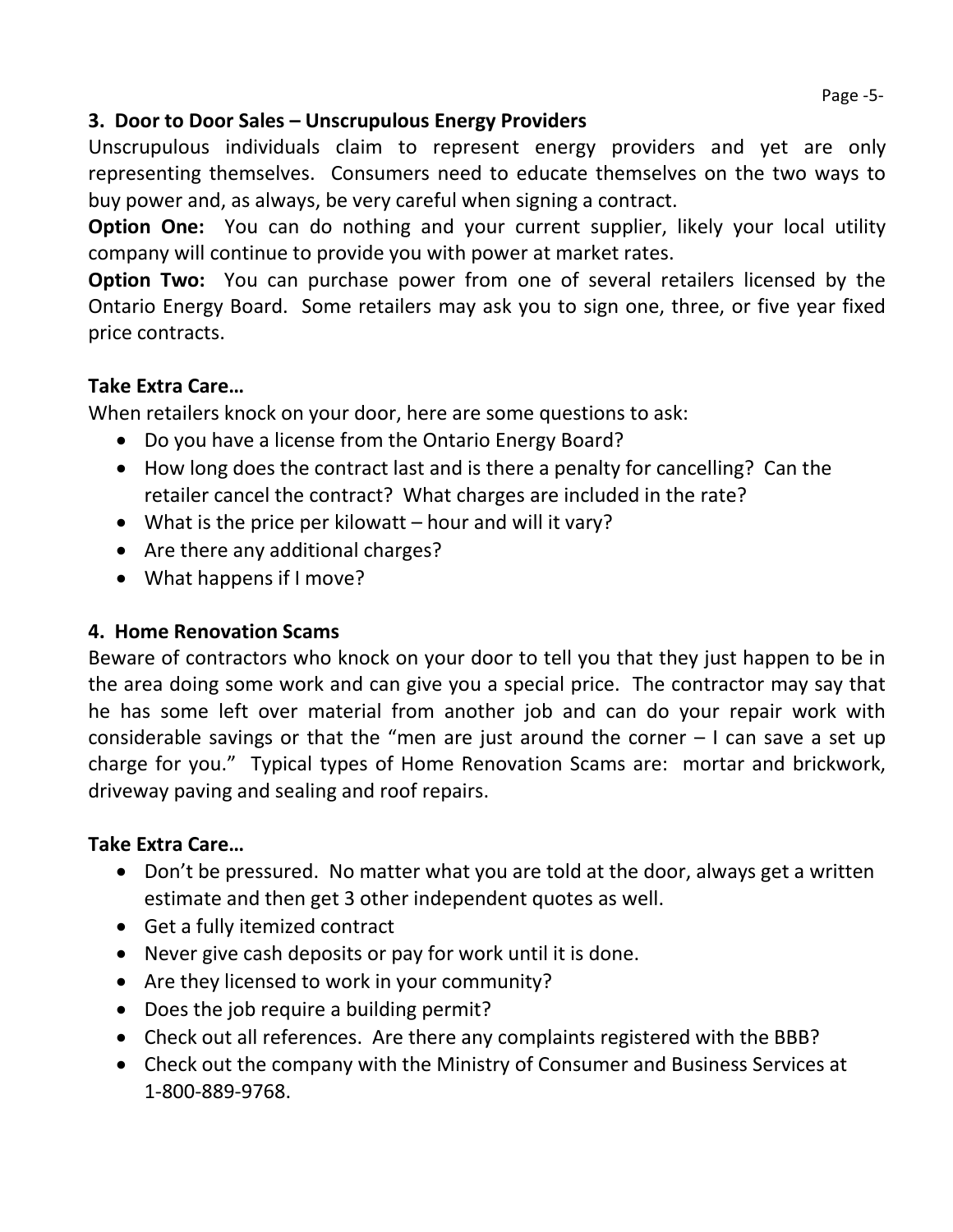# **MAIL OR NEWSPAPER MARKETING Page -6-**

Mail fraud and misleading advertisements in newspapers are also common forms of fraud. It is important not to be confused or misled by the many companies that sell products by mail and use contests or sweepstakes to catch your attention. Many are "too good to be true!" Here are some examples:

# **1. Official Looking Prize Notices**

This notice comes in the mail and claims that you have won a lottery or huge prize. You are usually asked to either purchase a product, pay a processing fee or taxes. You are given very little time to respond to send money. You may also be asked to provide additional personal information and your credit card number.

# **2. Scratch 'N' Win Cards**

There is a high probability that at some point you will receive one of these cards in the mail… and it will more than likely indicate that you are a winner. You will be instructed to call a 1-900 number to claim your prize that will result in a significant phone bill as 1-900 numbers have attached user fees.

# **3. Work at Home Scam**

An advertisement is placed in a local newspaper stating that you can earn extra money while working at home. The work may involve stuffing envelopes, making phone calls or other tasks. "Up front" money or a "registration fee" is required. Sometimes you are even asked to resubmit your registration and fee. Unfortunately, you never hear from the promoter again.

# **4. Chain Letters**

In this scam, a representative will offer you a commission for buying one item and selling additional ones to your friends. The products are usually over-priced and difficult to sell.

# **Take Extra Care…**

See these advertisements for the cons that they are. No matter how appealing these offers may sound, trust your good judgment, use your common sense and let these "opportunities" slip into the garbage. **Never give out your personal information or credit card number to unsolicited callers.**

*Remember, YOU are in control, if you do not wish to buy, simply say NO.*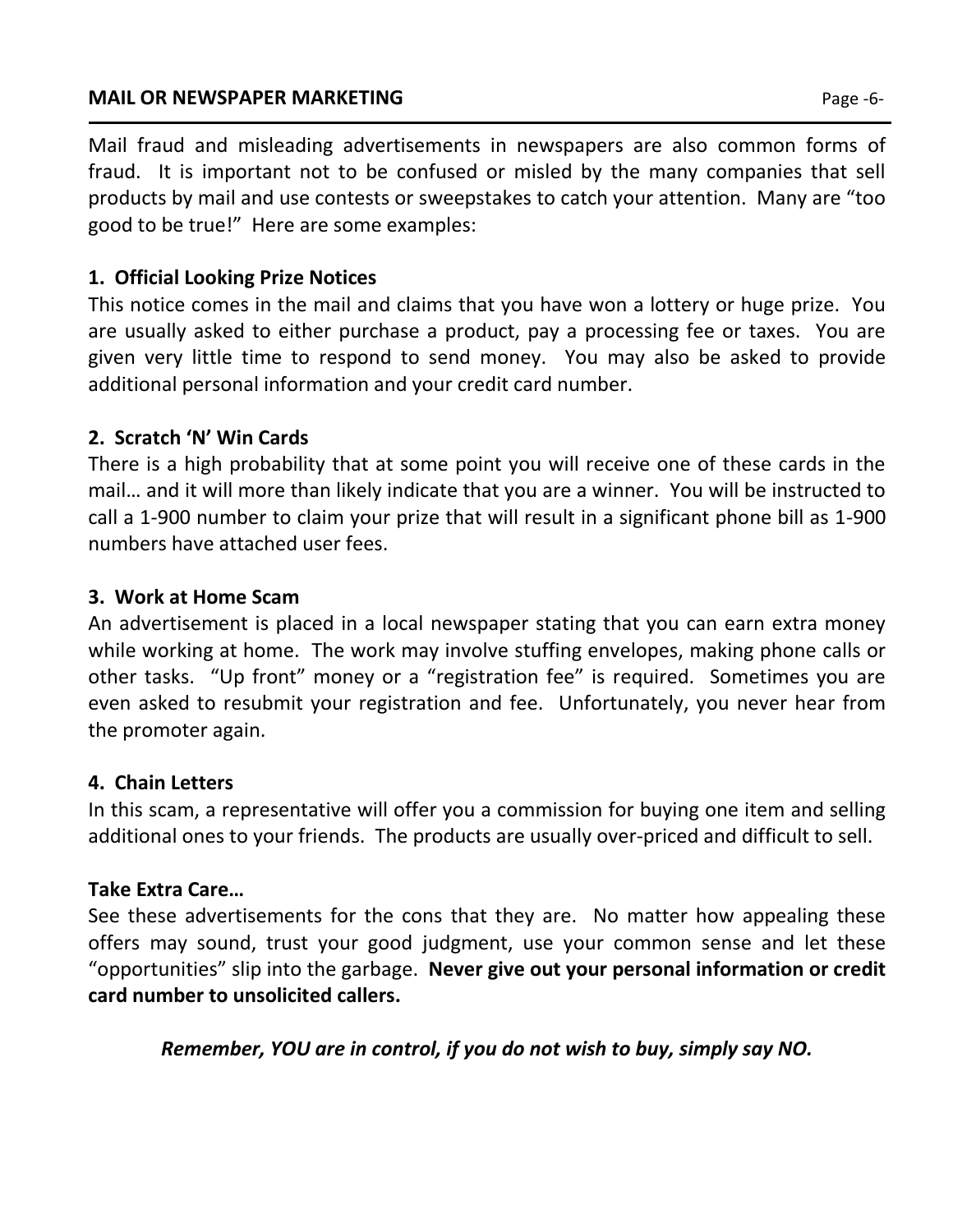# **BANK RELATED SCAMS** Page -7-

# **1. Phony Bank Inspector**

This type of con is mainly directed towards seniors. The con artist will contact you and introduce him/herself as a bank inspector or police officer. They advise that they are trying to trap a dishonest employee at the bank where you have an account. You could be asked to withdraw money from your account and give it to the con for use as "evidence" against the employee. Further, you are asked to maintain the utmost secrecy so that the bank employees aren't alerted. Once you turn over your money, you will never see your money or this person again.

# **2. Automated Teller Machines (ATM) Fraud**

While you are in the bank kiosk using your bankcard, a con artist will be watching you in an attempt to obtain your PIN number. Near the end of the transaction, before you have removed your card from the bank machine, the con artist will drop a \$20 bill on the ground and point it out to you. While you turn to pick it up, a second con artist exchanges your bankcard in the machine with another stolen bankcard. You won't know this until you try to use the card and discover that it won't work. By then your account will probably have been drained.

**Another Scam…** You may have lost your purse or wallet containing your bankcard. The con artist will call you claiming to be from the bank asking you to verify your PIN number so they can cancel the card and issue you a new one. Again, armed with your card and now the PIN number, your account could easily be drained. No bank employee or police officer will ever ask you for this number.

# **Take Extra Care…**

- Get your bank or credit card back as soon as the transaction is completed.
- Never give out your bank or credit card number over the telephone or over the Internet to an unsolicited caller.
- Sign the backs of new cards as soon as you get them. Cut your expired card.
- Never give someone a cheque without filling it out yourself.
- Don't endorse cheques in advance.
- Report lost/stolen cards or cheques immediately.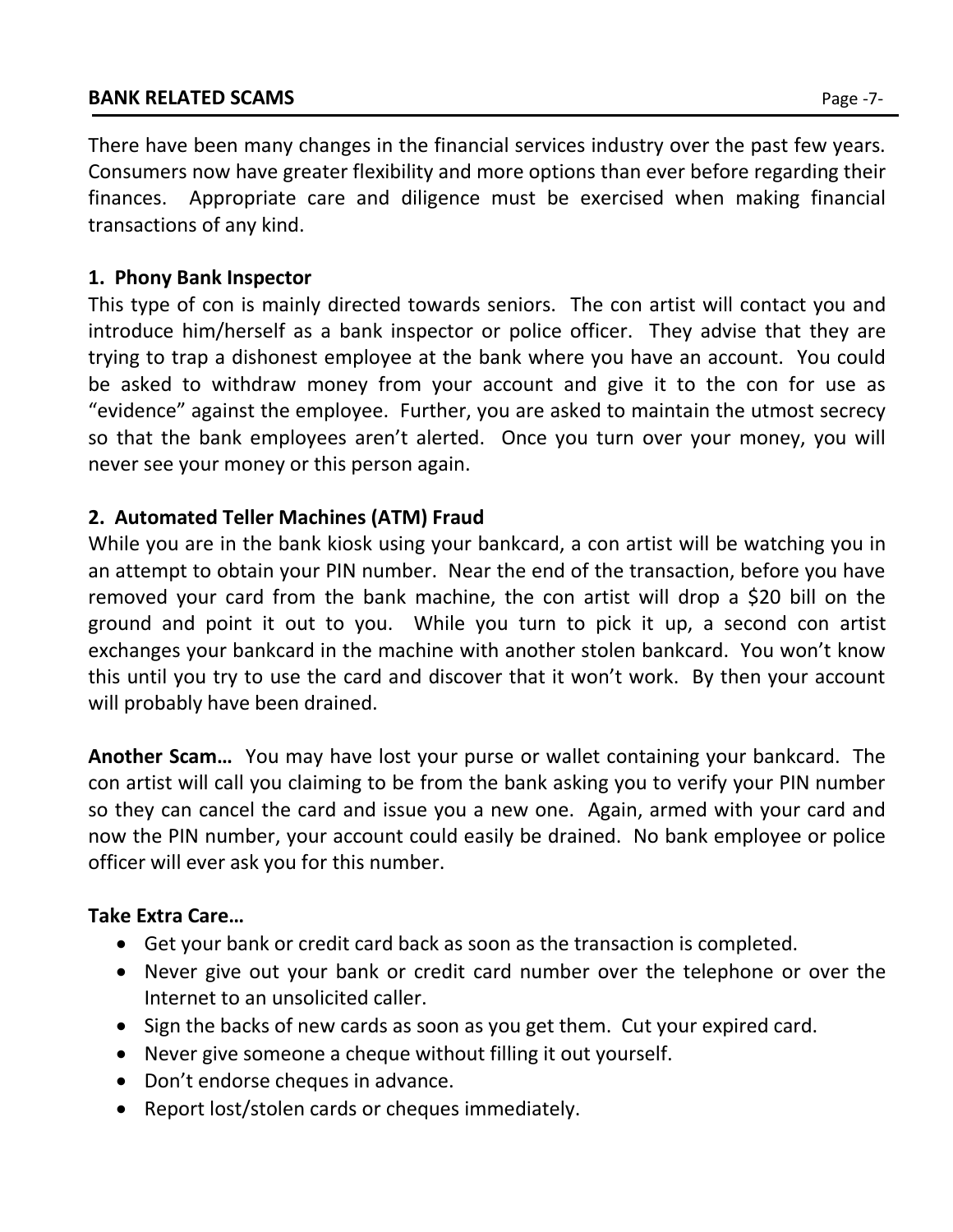# **Door to Door Deceptions**

There are two men at your door claiming to work for one of the public utility companies. They may state that they are doing routine inspections and would like to see your meter, furnace or fuse box. While they are both inside your home, one will accompany you to the meter that is usually in the basement. The other man, when left alone, will search your house for valuables, medication or information about you. Remember; never leave anyone you don't know, alone inside your home.

# **Another version,**

Someone tries to engage you in discussion at your front door while someone else tries to get into your home through any other unlocked door to steal any convenient property.

# **And another,**

A person presents him/herself at your door and says that they are out looking to purchase "antiques or collectibles" for their business. They know that some seniors may be thinking about downsizing and may wish to part with a few items. Unfortunately, it seldom stops with a few items. Before you know it, they have gone throughout your home, selected items they know to be valuable and then offer you a lot of pressure and just a little money for your treasures.

It isn't until after they are gone that you realize that you didn't really want to part with these things but "it all happened so fast." Don't let strangers into your home!

# **Grocery Store Distractions**

Someone approaches you and asks you for help in either reading a label on a product or asks what ingredients you would recommend in a certain recipe. While conversing with this person, another individual takes your purse from your shopping buggy. Be extra cautious when approached by strangers.

# **Take Extra Care…**

- Always keep all house or apartment doors locked, even when you are home.
- If someone is at your door and is requesting access, as in a public utilities inspector, ask to see their credentials and then call the company to confirm their identity. Get the phone number from your directory.
- Utility companies usually give you notice when an inspection is due.
- Always be alert and cautious when dealing with strangers, either at home or in public.
- If you ever have any concerns, call the police.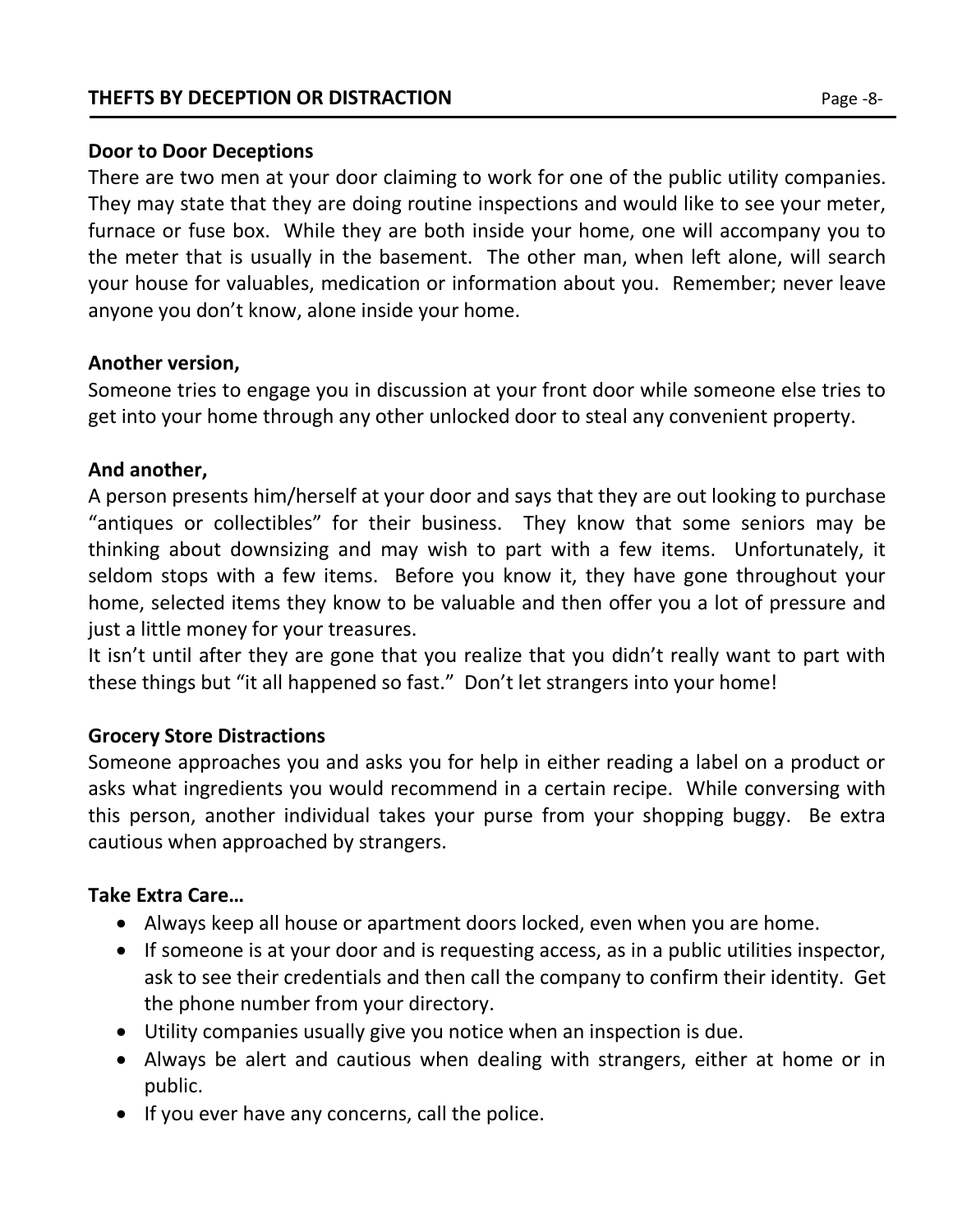# **REMEMBER TO TAKE CARE**

# **Tips to Help Prevent Against Frauds & Scams**

In the world of fraud, the two most used phrases are **"Buyer Beware"** and **"You do not get something for nothing."** Commit those phrases to memory and repeat them to yourself whenever you receive any solicitation.

- Do not rush into any agreements that involve your property or money. Take your time and ask questions. Get more than one opinion as to the necessity of the work and a written quotation as to the cost.
- If it sounds too good to be true, it probably is! Avoid "get rich" schemes.
- Be careful when signing contracts. It may be appropriate to have a family member, trusted friend or legal representative review it first.
- Read the fine print and if you do not understand, **ASK QUESTIONS**.
- Report suspicious offers to the police immediately, before the suspect finds other victims. Casually take note of what he/she looks like and any vehicle being driven.
- Never turn over large amounts of cash to anyone no matter how good the deal sounds.
- Never give out personal information, bank or credit card number over the telephone unless you have initiated the call to a reputable business.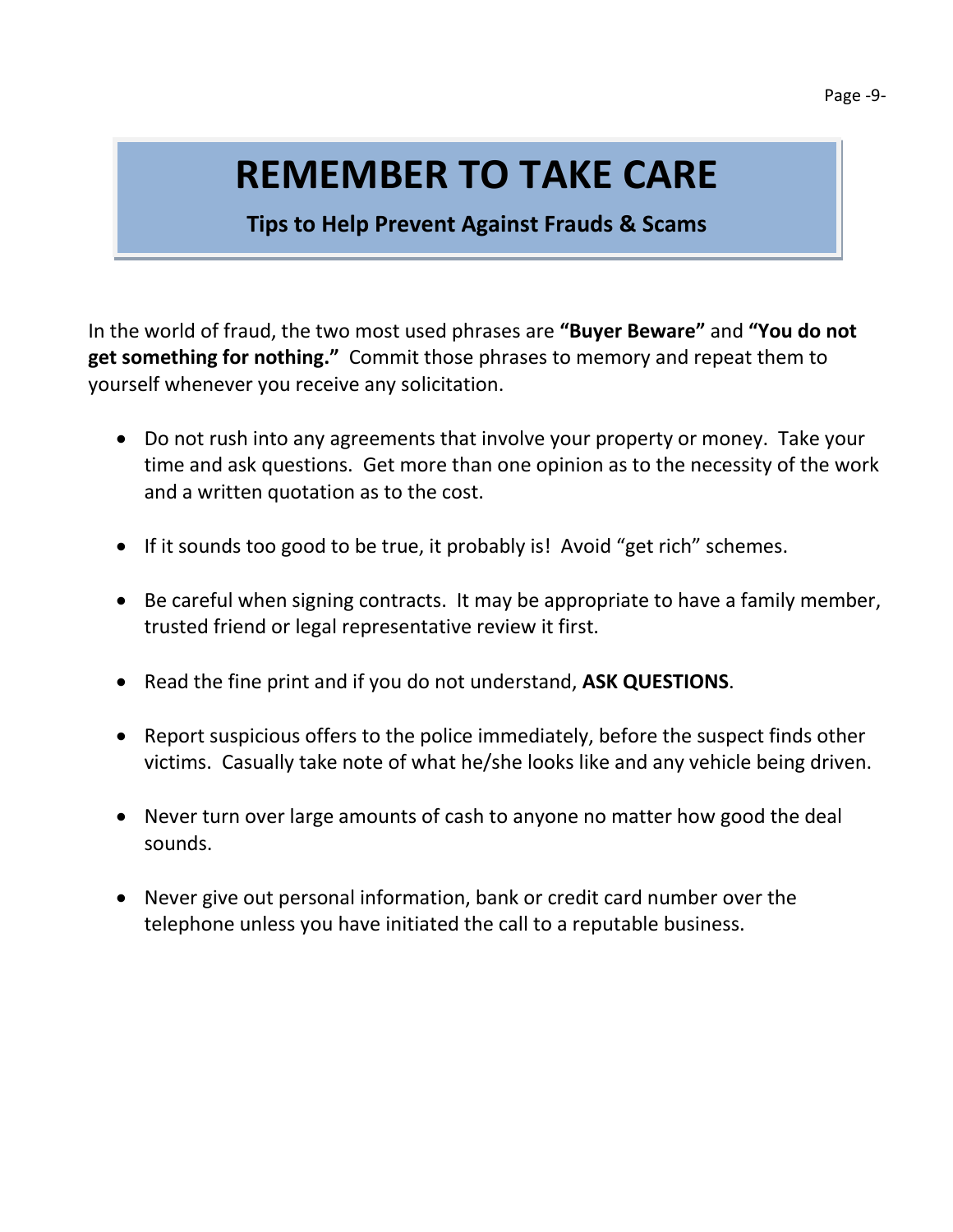Under Ontario law, if you sign a contract in your home worth more than \$50 **you can cancel within 10 days** by sending a letter to the company. You must be able to prove that the letter was received, so send it by registered mail or fax or e-mail ONLY with a confirmation of delivery. For more information please call the Ministry of Consumer and Business Services at: 1-800-889-9768.

| A. Consumer                                                           |
|-----------------------------------------------------------------------|
| 123 Buyer's Lane                                                      |
| Somewhere, Ontario                                                    |
| Postal Code                                                           |
|                                                                       |
| <b>January 21, 2009</b>                                               |
|                                                                       |
|                                                                       |
| A. Company                                                            |
| 123 Seller's Road                                                     |
| Anywhere, Ontario                                                     |
| <b>Postal Code</b>                                                    |
|                                                                       |
| Dear Sir/Madam,                                                       |
| On January 20, 2009, I signed a contract in my home to purchase a new |
| vacuum cleaner, model #XXXXX, at a price of \$2,000.00. Today, I      |
| realized that I want to cancel the contract.                          |
|                                                                       |
| I hereby exercise my right to rescind the contract under the Consumer |
| Protection Act, and ask that my deposit money be returned.            |
|                                                                       |
| Yours truly,                                                          |
|                                                                       |
|                                                                       |
| <b>Your Signature</b>                                                 |
| A. Consumer                                                           |
|                                                                       |
|                                                                       |
|                                                                       |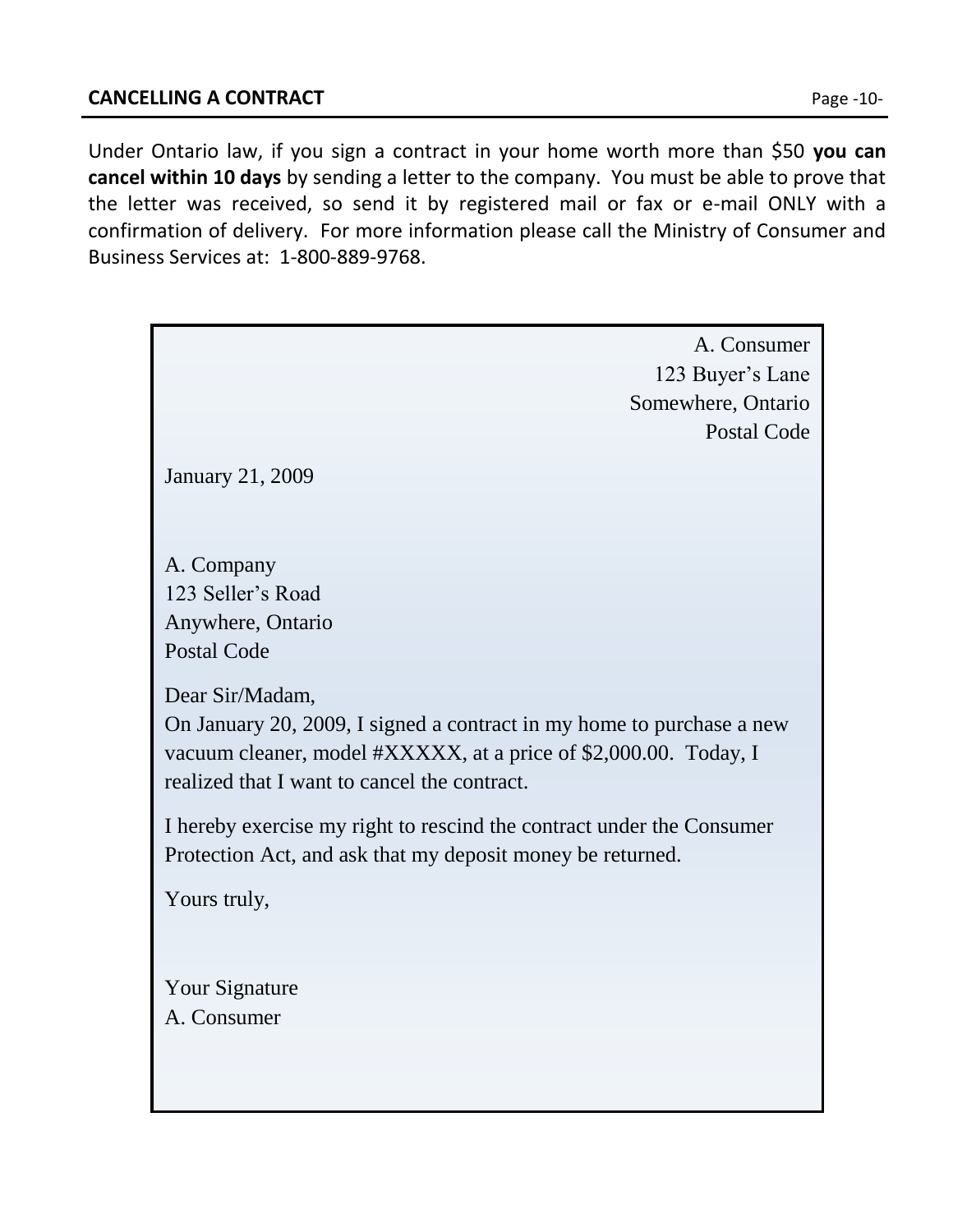|                       | <b>Ask questions</b>        |
|-----------------------|-----------------------------|
| <b>BUYER BEWARE</b>   | <b>Listen carefully</b>     |
| <b>BUYER BE WISE</b>  | Educate yourself            |
| <b>BUYER BE ALERT</b> | Refuse to be pressured      |
|                       | <b>Tell the authorities</b> |
|                       |                             |

## **Remember:**

If you sign a contract in your home worth \$50 or more you can cancel **within 10 days** by sending a registered, faxed or e-mail letter to the company.

All direct sales contracts must include:

- A description of the item and price, delivery dates and changes
- Start and completion dates for services
- The buyer and seller's name, address and phone number
- Statement of Cancellation rights

## **Resource Numbers:**

| <b>Better Business Bureau</b>         | 905-685-5270   |
|---------------------------------------|----------------|
| Niagara Regional Police Service       | 905-688-4111   |
|                                       | 1-800-222-8477 |
|                                       |                |
|                                       |                |
|                                       |                |
| Phonebusters                          | 1-888-495-8501 |
| <b>Canadian Marketing Association</b> |                |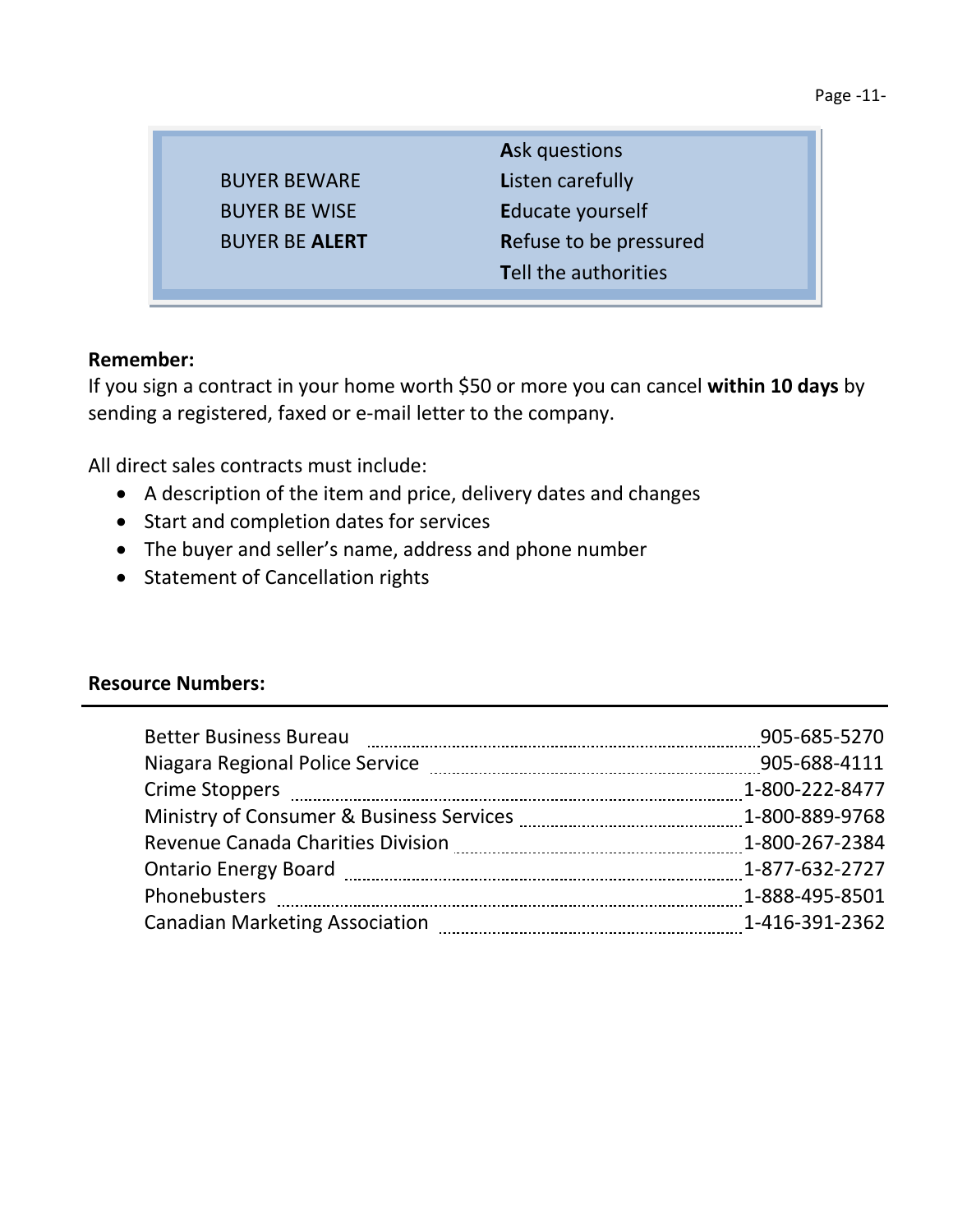# **LOST/STOLEN WALLETS** Page -12-

### *Women:*

If you must carry a purse ensure that it is closed at all times. Purchasing a purse that has zippered compartments is recommended. Keep your wallet in a zippered compartment. An open purse entices thieves to walk up to you, put their hand in your purse and remove your wallet without your knowledge. Don't leave your purse in a shopping cart, don't set it down on a store counter… it only takes a quick moment for someone to snatch your purse and run with it. If out shopping or out for a walk, try just taking your keys, driver's license, cash or debit or charge card and put them into your front pocket of your pants or zippered compartment of your coat.

## *Men:*

With the high volume of pick pocketing that takes place it is advised to carry your wallet in your front pants pocket or put in a zippered compartment of your jacket. Consider taking only what you will need with you… leaving the rest in a secure place.

# *Advice for all:*

Photocopy the front and back of every card (this also applies to your driver's license, Social Security Card and Birth Certificate) in your wallet and put these photocopies in a safe place… a place where you can easily locate it if need be. If you don't have access to a photocopier, use the sheet provided in the booklet (the next page) and put in a safe place. **Do not** leave this information in the booklet for others to see.

As soon as you know that your wallet or purse is missing/stolen… call the police immediately to file a report. Then immediately proceed to contact the card companies from the photocopies or the written sheet that you made and report each card lost or stolen.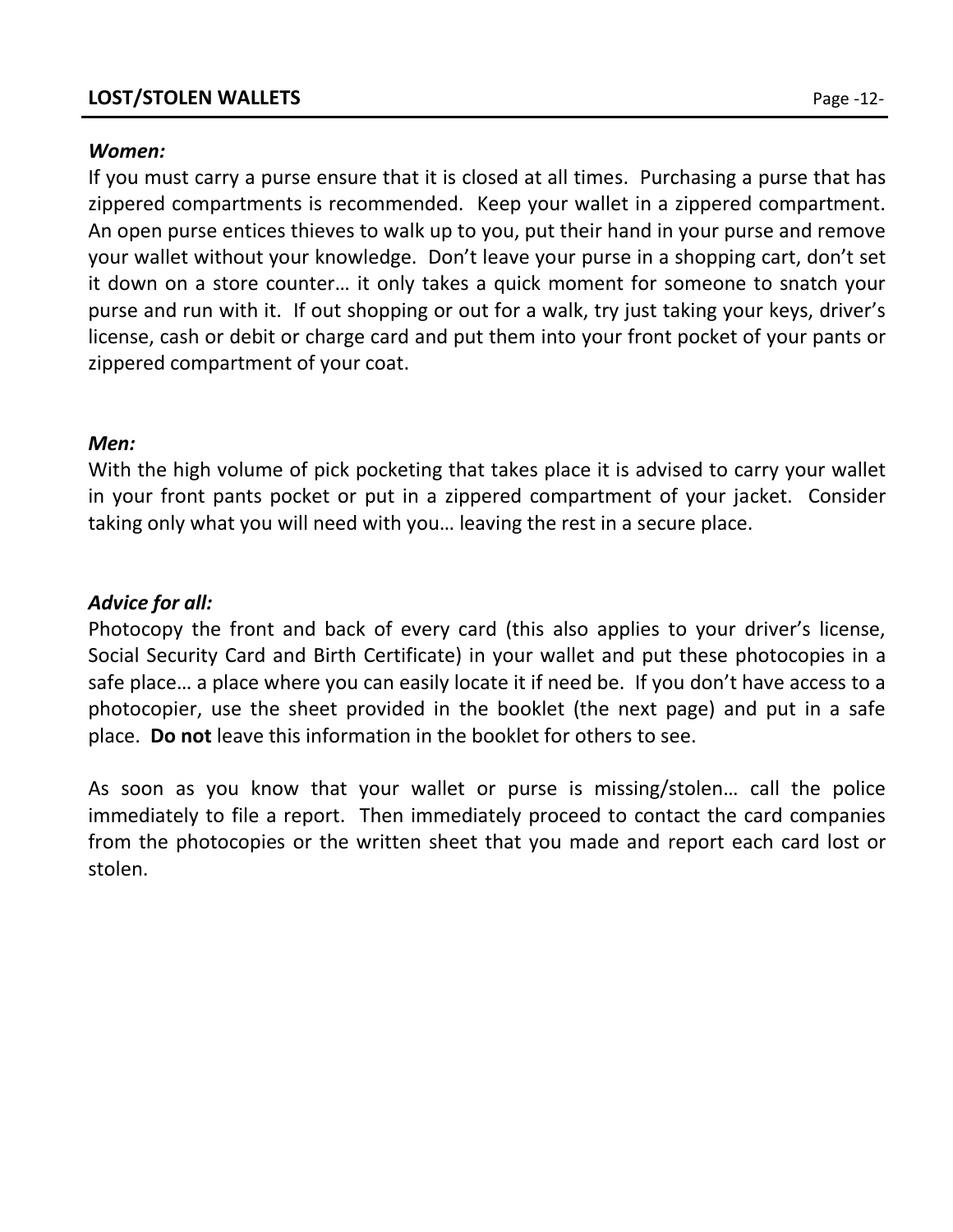Page -13-

# **WALLET INFORMATION**

| <b>ITEM</b><br>(Driver's License, Credit<br>Card, Bank Card, | <b>NUMBER</b> | <b>CONTACT</b><br>(Phone Number of Bank, etc.) |
|--------------------------------------------------------------|---------------|------------------------------------------------|
| Membership Card, etc.)                                       |               |                                                |
|                                                              |               |                                                |
|                                                              |               |                                                |
|                                                              |               |                                                |
|                                                              |               |                                                |
|                                                              |               |                                                |
|                                                              |               |                                                |
|                                                              |               |                                                |
|                                                              |               |                                                |
|                                                              |               |                                                |
|                                                              |               |                                                |
|                                                              |               |                                                |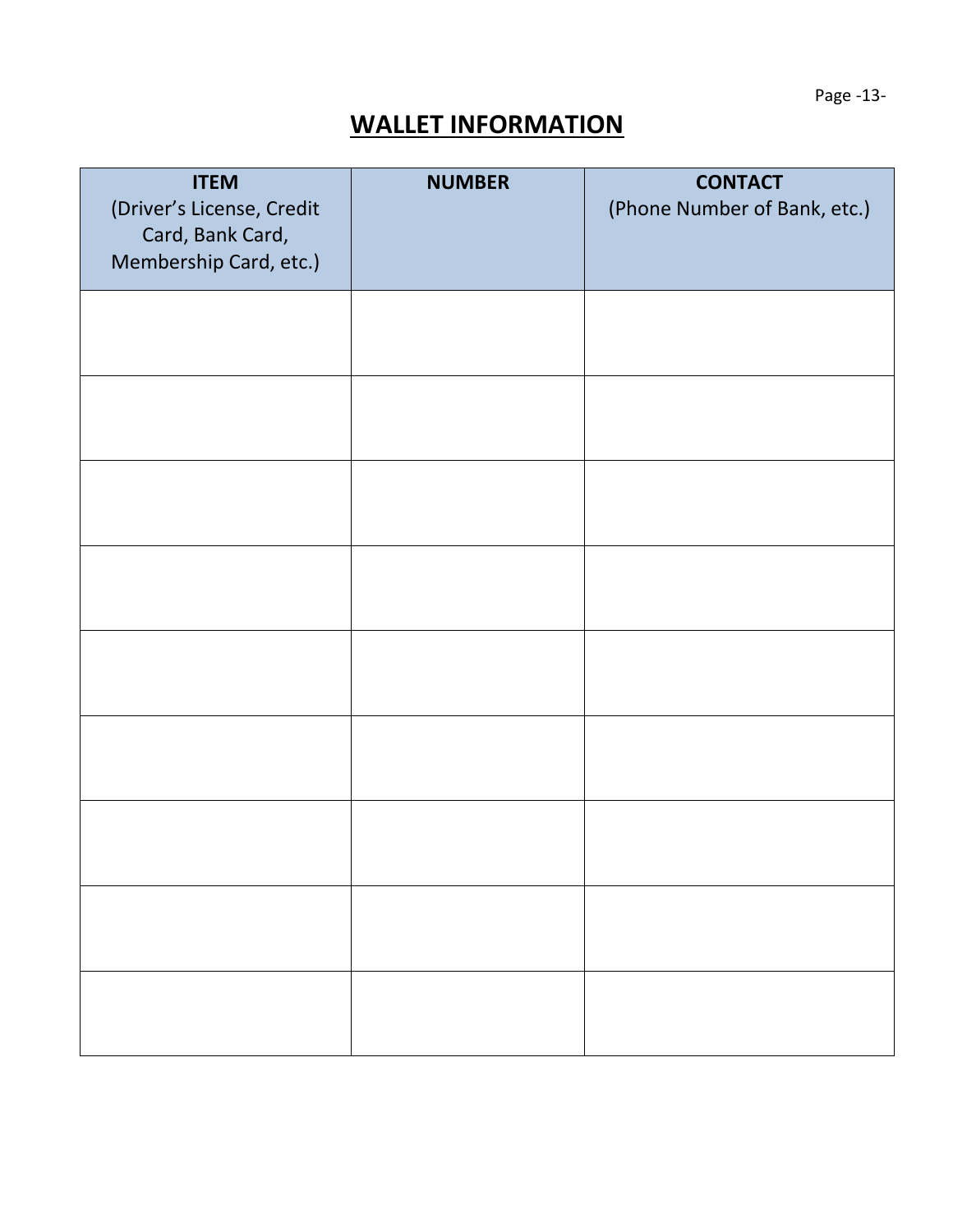| <b>ITEM</b>                                   | <b>NUMBER</b> | <b>CONTACT</b>               |
|-----------------------------------------------|---------------|------------------------------|
| (Driver's License, Credit<br>Card, Bank Card, |               | (Phone Number of Bank, etc.) |
| Membership Card, etc.)                        |               |                              |
|                                               |               |                              |
|                                               |               |                              |
|                                               |               |                              |
|                                               |               |                              |
|                                               |               |                              |
|                                               |               |                              |
|                                               |               |                              |
|                                               |               |                              |
|                                               |               |                              |
|                                               |               |                              |
|                                               |               |                              |
|                                               |               |                              |
|                                               |               |                              |
|                                               |               |                              |
|                                               |               |                              |
|                                               |               |                              |
|                                               |               |                              |
|                                               |               |                              |
|                                               |               |                              |
|                                               |               |                              |
|                                               |               |                              |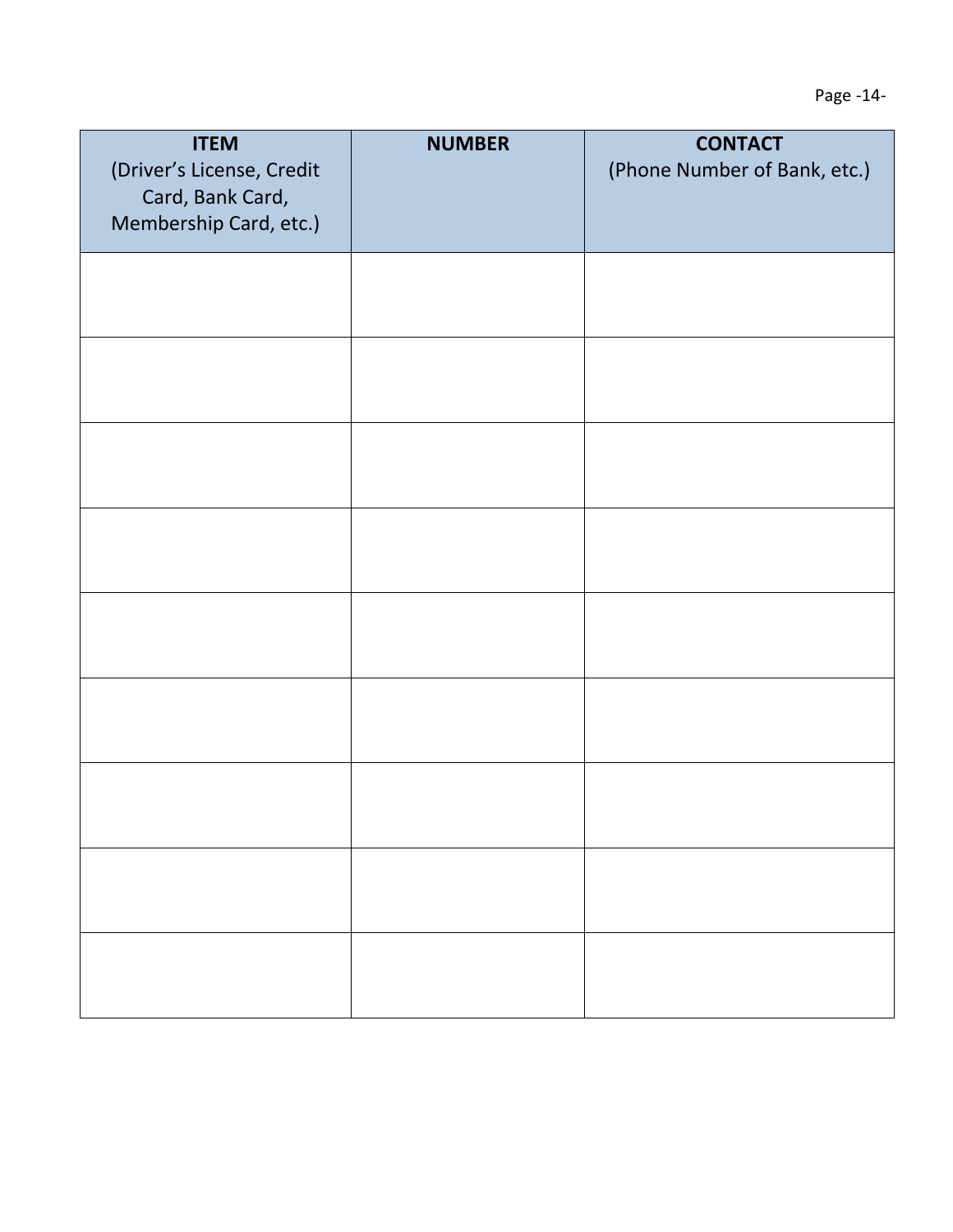# **EMERGENCY SERVICES 911**

# **DISTRESS CENTRES**

| <b>Beamsville</b>          | 905-563-6674 |
|----------------------------|--------------|
| Fort Erie/Ridgeway         | 905-382-0689 |
| Port Colborne/Wainfleet    | 905-734-1212 |
| St. Catharines             | 905-688-3711 |
| <b>SUICIDE CRISIS LINE</b> | 905-522-1477 |
|                            |              |

# **ASSAULT VICTIMS**

| Niagara Region Sexual Assault Centre             | 905-682-4584   |
|--------------------------------------------------|----------------|
| Nova House - Welland Centre                      | 905-788-0113   |
| Sexual Assault Treatment Centre Niagara          | 905-684-7271   |
| <b>SOS Femmes</b>                                | 1-800-387-8603 |
| Women's Place Nova House Niagara Falls/Fort Erie | 905-356-5800   |

# **RESOURCES**

| Alzheimer Society of Niagara Region                        | 905-687-3914   |
|------------------------------------------------------------|----------------|
|                                                            | 905-646-7284   |
|                                                            | 905-690-6400   |
|                                                            | 905-684-6455   |
|                                                            | 905-646-4843   |
|                                                            | 905-984-4412   |
| <b>Canadian Red Cross</b>                                  | 905-684-1818   |
|                                                            | .905-734-1141  |
| <b>Community Support Services of Niagara</b>               |                |
| St. Catharines, Thorold, Niagara Falls, N-O-T-L, Fort Erie | 905-682-3800   |
|                                                            | 905-788-3181   |
|                                                            | 905-563-9501   |
| Hamilton, Niagara, Haldimand, Brant Community Care         |                |
| Access Centre [11] Access Centre   2014                    | 905-684-9441   |
|                                                            | 1-800-810-0000 |
|                                                            | 1-888-473-4636 |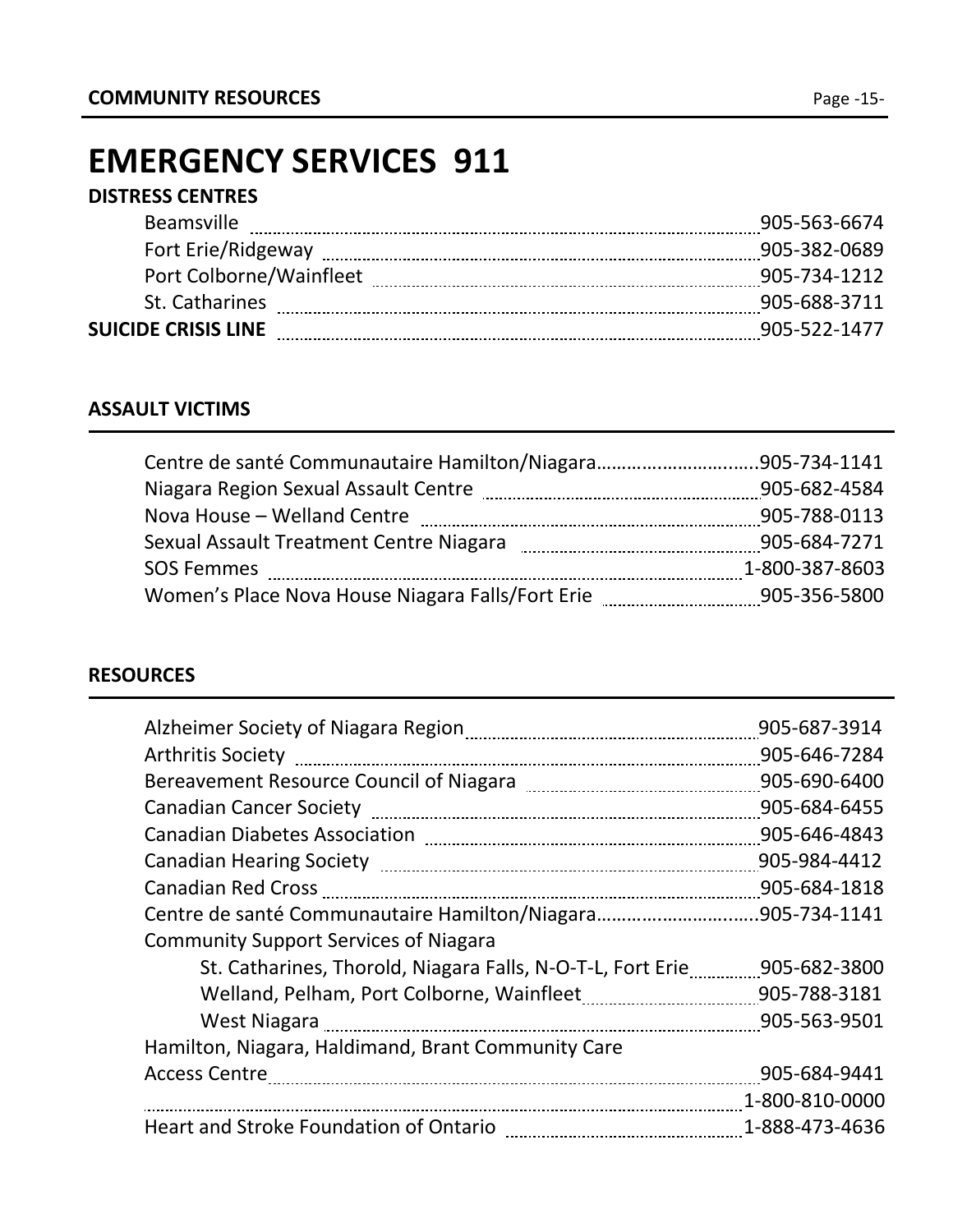|                                                | 905-682-6611   |
|------------------------------------------------|----------------|
|                                                | 905-684-0968   |
|                                                | 905-688-2553   |
|                                                | 905-682-2626   |
|                                                | 905-521-7280   |
|                                                | 905-688-3022   |
|                                                | 1-800-263-5413 |
|                                                | 905-688-3762   |
|                                                | 1-800-263-7248 |
| Niagara Regional Community Services Department |                |
| <b>Seniors Community Programs</b>              | 905-984-6900   |
|                                                |                |

# **CAREGIVER SUPPORT**

|                                                                                 | 905-687-3914 |
|---------------------------------------------------------------------------------|--------------|
|                                                                                 |              |
|                                                                                 | 905-945-9631 |
|                                                                                 |              |
| Niagara Health System - Welland Site                                            |              |
|                                                                                 | 905-732-6111 |
| Niagara Regional Community Services Department                                  |              |
|                                                                                 | 905-984-6900 |
| Niagara-On-The-Lake Community Palliative Care Services ____________905-468-4433 |              |
|                                                                                 |              |

# **SENIORS DAY PROGRAMS**

| Niagara Regional Community Services Department |              |
|------------------------------------------------|--------------|
| <b>Seniors Community Programs</b>              | 905-984-6900 |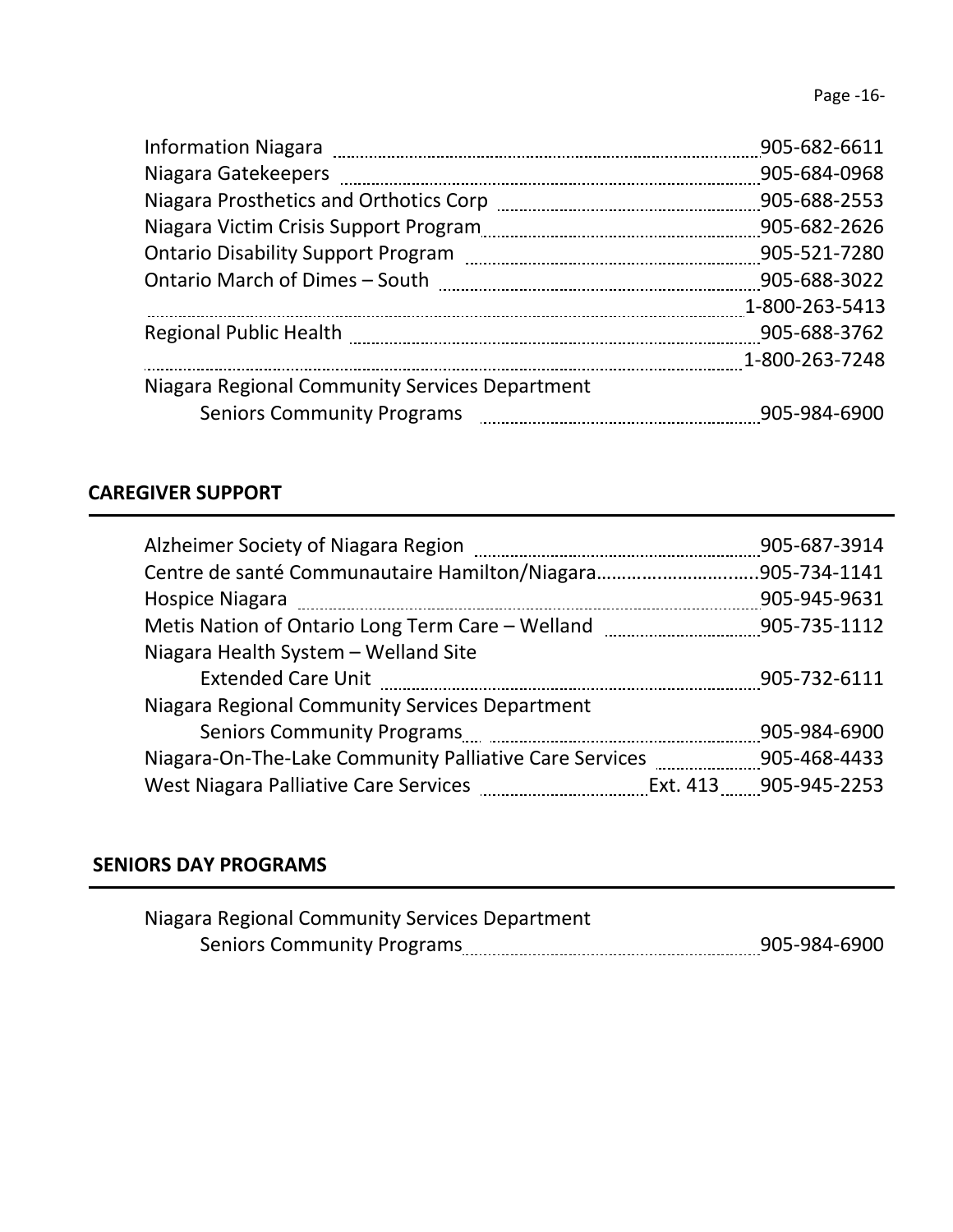# **ELDER ABUSE**

| Ontario Network for the Prevention of Elder Abuse 1945 10-916-6728            |  |
|-------------------------------------------------------------------------------|--|
| Niagara Elder Abuse Prevention Network                                        |  |
| <b>FINANCIAL PROGRAMS AND PENSIONS</b><br><b>CANADA PENSION PLAN</b>          |  |
| Human Resources Development Canada                                            |  |
| <b>FINANCIAL PROGRAMS AND PENSIONS</b><br><b>INCOME SUPPLEMENTS - SENIORS</b> |  |
| Human Resources Development Canada                                            |  |
| <b>FINANCIAL PROGRAMS AND PENSIONS</b><br><b>OLD AGE SECURITY</b>             |  |
| Human Resources Development Canada                                            |  |
| <b>FINANCIAL PROGRAMS AND PENSIONS</b><br><b>SPOUSES' ALLOWANCES</b>          |  |
| Human Resources Development Canada                                            |  |
| <b>FINANCIAL PROGRAMS AND PENSIONS</b><br><b>VETERANS</b>                     |  |
| <b>Veterans Affairs Canada</b>                                                |  |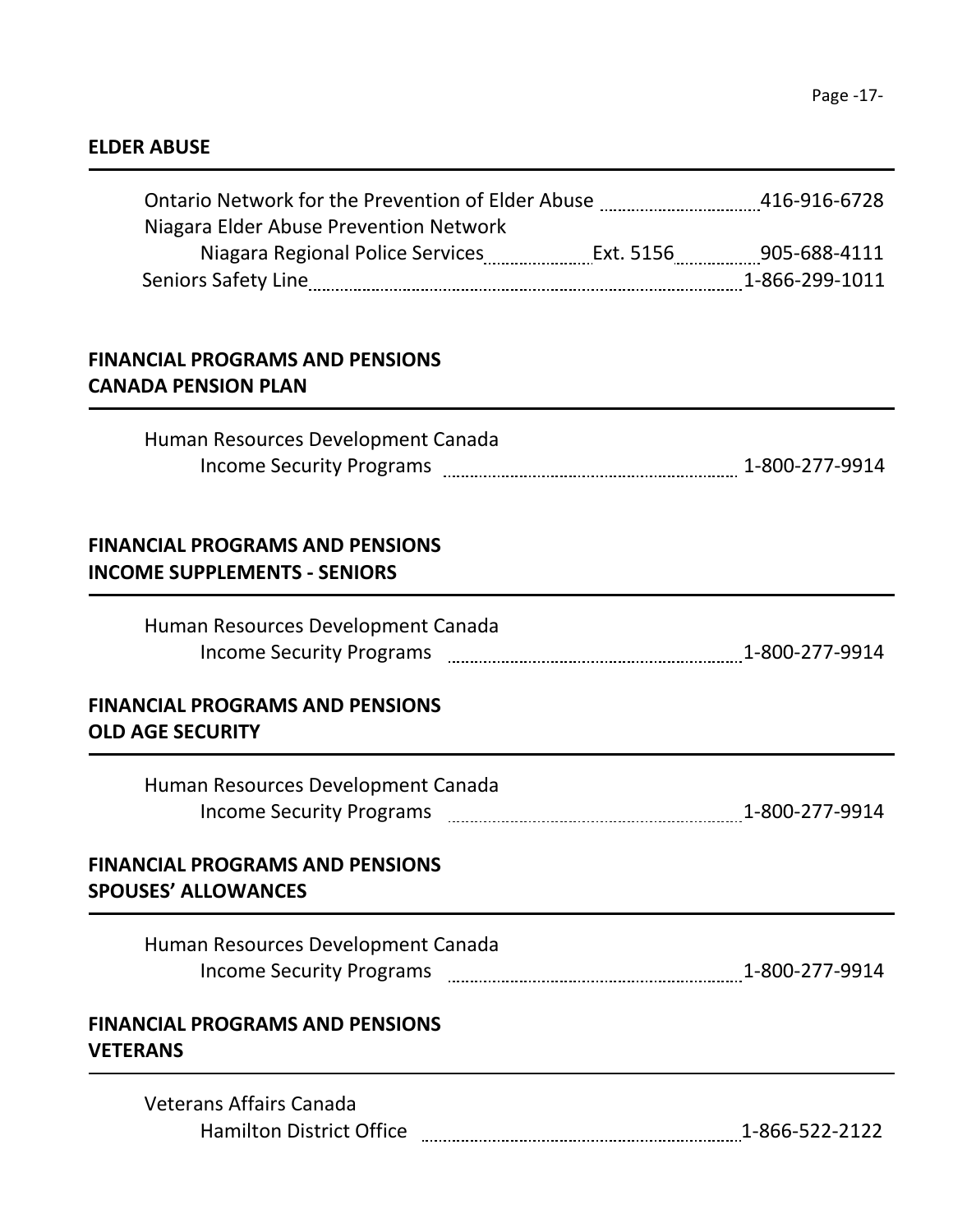# **FINANCIAL PROGRAMS AND PENSIONS WIDOWS' WIDOWERS' ALLOWANCES**

| Human Resources Development Canada |                |
|------------------------------------|----------------|
| Income Security Programs           | 1-800-277-9914 |

# **FOOT CARE**

| Paramed Home Health Care                   | 905-682-6555 |
|--------------------------------------------|--------------|
| Victorian Order of Nurses - Niagara Branch | 905-641-1077 |

# **FRIENDLY VISITING**

|                                                            | 905-687-3914 |
|------------------------------------------------------------|--------------|
|                                                            |              |
| <b>Community Support Services of Niagara</b>               |              |
| St. Catharines, Thorold, Niagara Falls, N-O-T-L, Fort Erie | 905-682-3800 |
|                                                            |              |
|                                                            | 905-563-9501 |
|                                                            | 905-735-1112 |
| <b>Pelham Cares</b>                                        | 905-892-5300 |

# **GERIATRIC SERVICES**

| Niagara Regional Community Services Department             |              |
|------------------------------------------------------------|--------------|
|                                                            | 905-984-6900 |
| St. Joseph's Healthcare Hamilton                           |              |
| Niagara Geriatric Mental Health Program [11] 1905-704-4068 |              |
| <b>Geriatric Assessment Program</b>                        |              |
| Niagara Health System                                      |              |
| <b>Greater Niagara General Site</b>                        | 905-378-4647 |
|                                                            |              |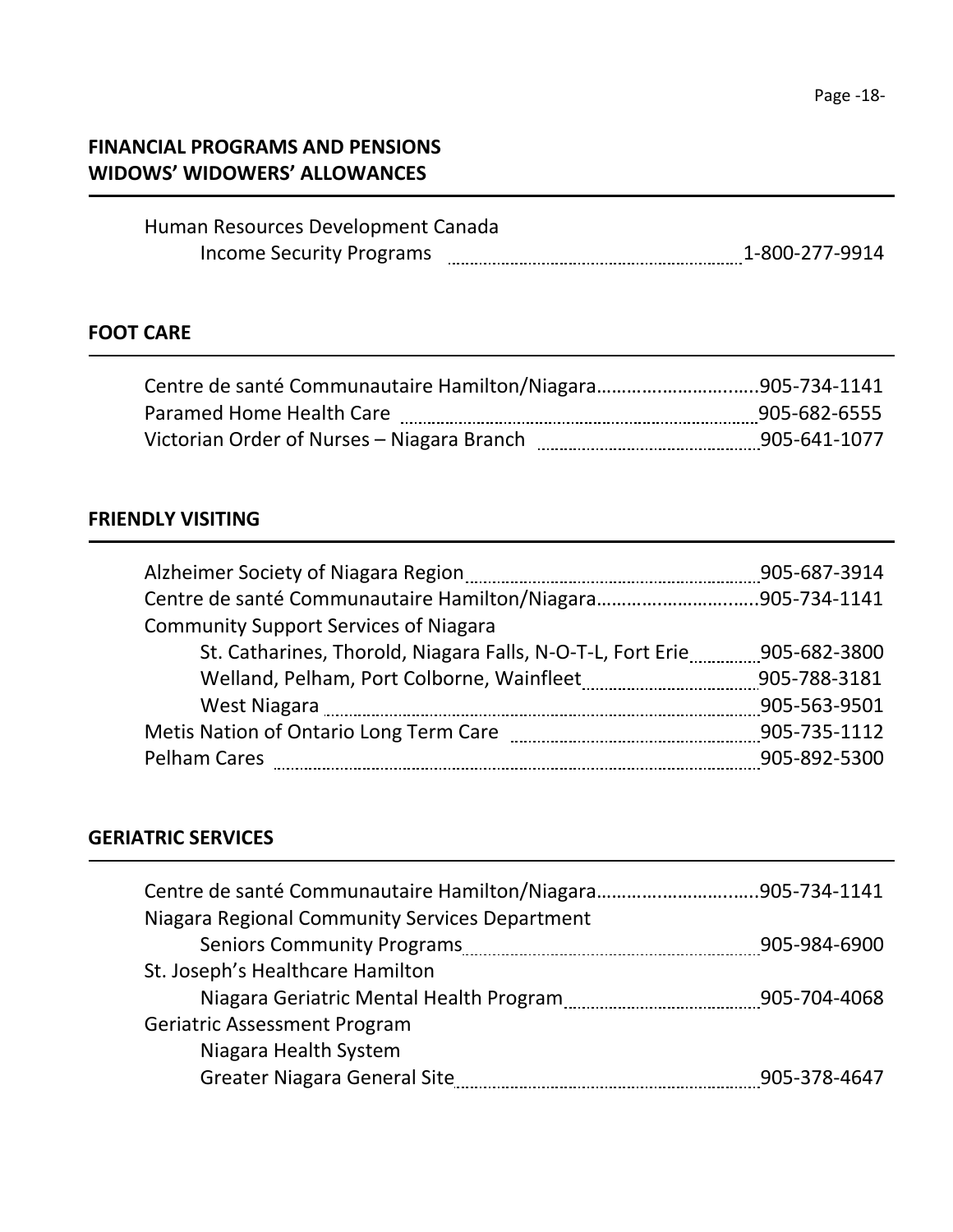# **HOME HELP**

| Bayshore Health Care                                                     | 905-688-5214   |
|--------------------------------------------------------------------------|----------------|
|                                                                          |                |
|                                                                          | 1-800-267-7488 |
| <b>Comcare Health Services</b>                                           | 905-682-6411   |
| <b>Community Support Services of Niagara</b>                             |                |
| St. Catharines, Thorold, Niagara Falls, N-O-T-L, Fort Erie 1805-682-3800 |                |
|                                                                          | 905-788-3181   |
|                                                                          | 905-563-9501   |
| Hamilton, Niagara, Haldimand, Brant Community Care                       |                |
|                                                                          | 905-684-9441   |
|                                                                          | 1-800-810-0000 |
| Niagara Regional Community Services Department                           |                |
|                                                                          | 905-984-6900   |
|                                                                          | 905-682-6555   |
|                                                                          | 1-800-263-4900 |
|                                                                          | 905-682-1059   |
|                                                                          |                |
|                                                                          |                |
|                                                                          | 1-800-522-2122 |

# **NIAGARA HEALTH SYSTEM HOSPITAL SITES**

| Douglas Memorial Site               |              |
|-------------------------------------|--------------|
|                                     | 905-378-4647 |
| <b>Greater Niagara General Site</b> |              |
| 5546 Portage Rd., Niagara Falls     | 905-378-4647 |
| Niagara-On-The-Lake Site            |              |
| 176 Wellington St., NOTL            | 905-378-4647 |
| Port Colborne General Site          |              |
| 260 Sugar Loaf St., Port Colborne   | 905-378-4647 |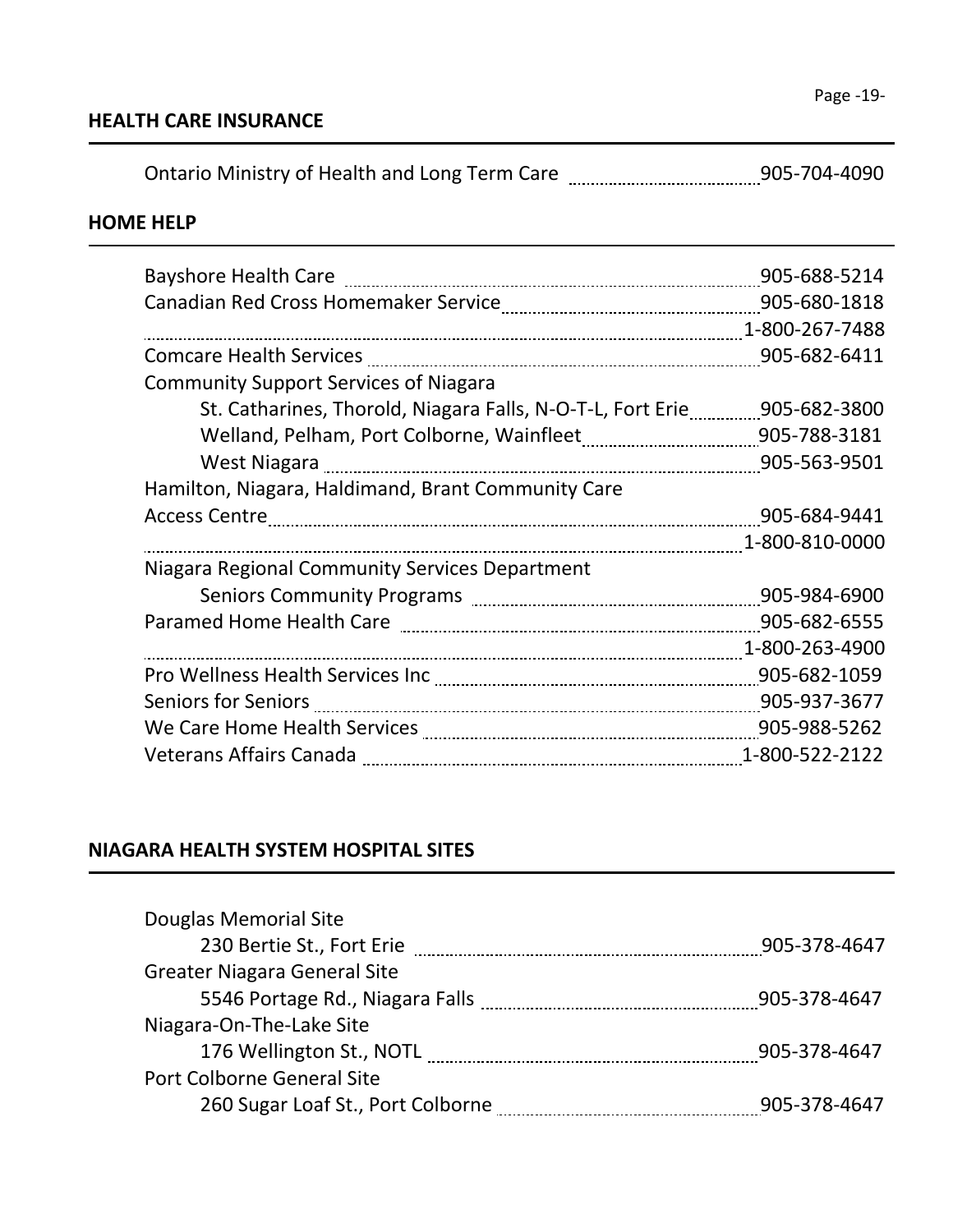| St. Catharines General Site                           |              |
|-------------------------------------------------------|--------------|
|                                                       | 905-378-4647 |
| <b>Hotel Dieu Shaver Health Rehabilitation Centre</b> |              |
|                                                       | 905-685-1381 |
| <b>Welland Hospital Site</b>                          |              |
|                                                       | 905-378-4647 |
| West Lincoln Memorial Hospital                        |              |
| 169 Main St. E., Grimsby                              | 905-945-2250 |
|                                                       |              |

# **HOSPITAL EQUIPMENT AND SUPPLIES**

| 905-680-1818   |
|----------------|
| 1-800-267-7488 |
| 905-685-1381   |
| 1-800-263-4742 |
| 905-641-5200   |
| 905-685-4125   |
|                |

# **LEGAL SERVICES OF NIAGARA SOUTH**

| <b>Welland Aid Ontario</b> | 905-735-1559 |
|----------------------------|--------------|
| Ridgeway                   | 905-382-2536 |
| Legal Aid                  | 905-685-1012 |

# **MEALS ON WHEELS**

| <b>Community Support Services of Niagara</b>                                               |              |
|--------------------------------------------------------------------------------------------|--------------|
|                                                                                            | 905-788-3181 |
| West Niagara                                                                               | 905-563-9501 |
|                                                                                            | 905-871-9261 |
| Meals On Wheels Niagara Falls Ontario Inc [1986] Meals On Wheels Niagara Falls Ontario Inc | 905-356-7548 |
|                                                                                            | 905-835-1581 |
| Meals On Wheels Thorold/St. Catharines                                                     | 905-682-0333 |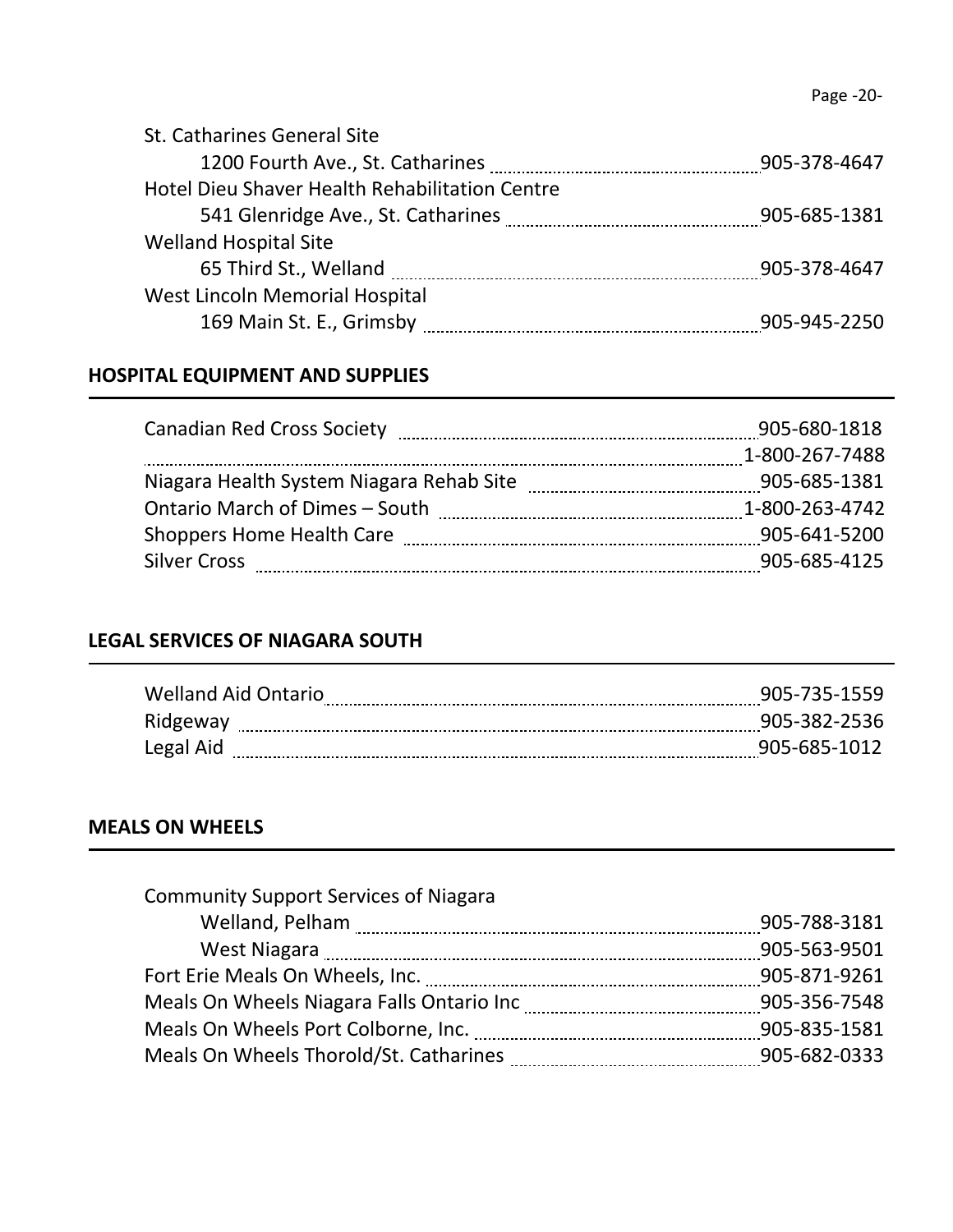| Niagara Ina Grafton Gage                 |              |
|------------------------------------------|--------------|
| Seniors Village, Satellite Meal Services | 905-935-6822 |
| Meals On Wheels West Niagara             | 905-563-9501 |

# **MEDICAL ALARM SYSTEMS**

|                                                           | 905-641-2150   |
|-----------------------------------------------------------|----------------|
|                                                           | 1-800-263-2451 |
| Lifeline – Niagara Regional                               | 905-935-4304   |
|                                                           | 1-800-387-1215 |
| Niagara Health System - Niagara-On-The-Lake Hospital Site |                |
|                                                           | 905-378-4647   |
|                                                           | Ext. 47233     |
| West Lincoln Memorial Hospital                            |                |
| Lifeline Emergency Response System                        | 905-945-2250   |

# **MEDICAL CENTRES**

| <b>Carlton Medical Clinic</b>     |              |
|-----------------------------------|--------------|
|                                   | 905-646-0063 |
|                                   |              |
| Medemerg Walk in Clinic           |              |
|                                   | 905-641-1141 |
|                                   | 905-646-3814 |
|                                   |              |
| Minor Emerg Walk In Clinic        |              |
|                                   | 905-682-5411 |
| Niagara Falls After Hours Walk In |              |
|                                   |              |
| Pelham Walk-In Clinic             |              |
|                                   |              |
| <b>Prompt Care Centre</b>         |              |
|                                   |              |
|                                   |              |

# **MENTAL HEALTH ISSUES**

| <b>Canadian Mental Health Association</b> | 905-641-5222 |
|-------------------------------------------|--------------|
|                                           |              |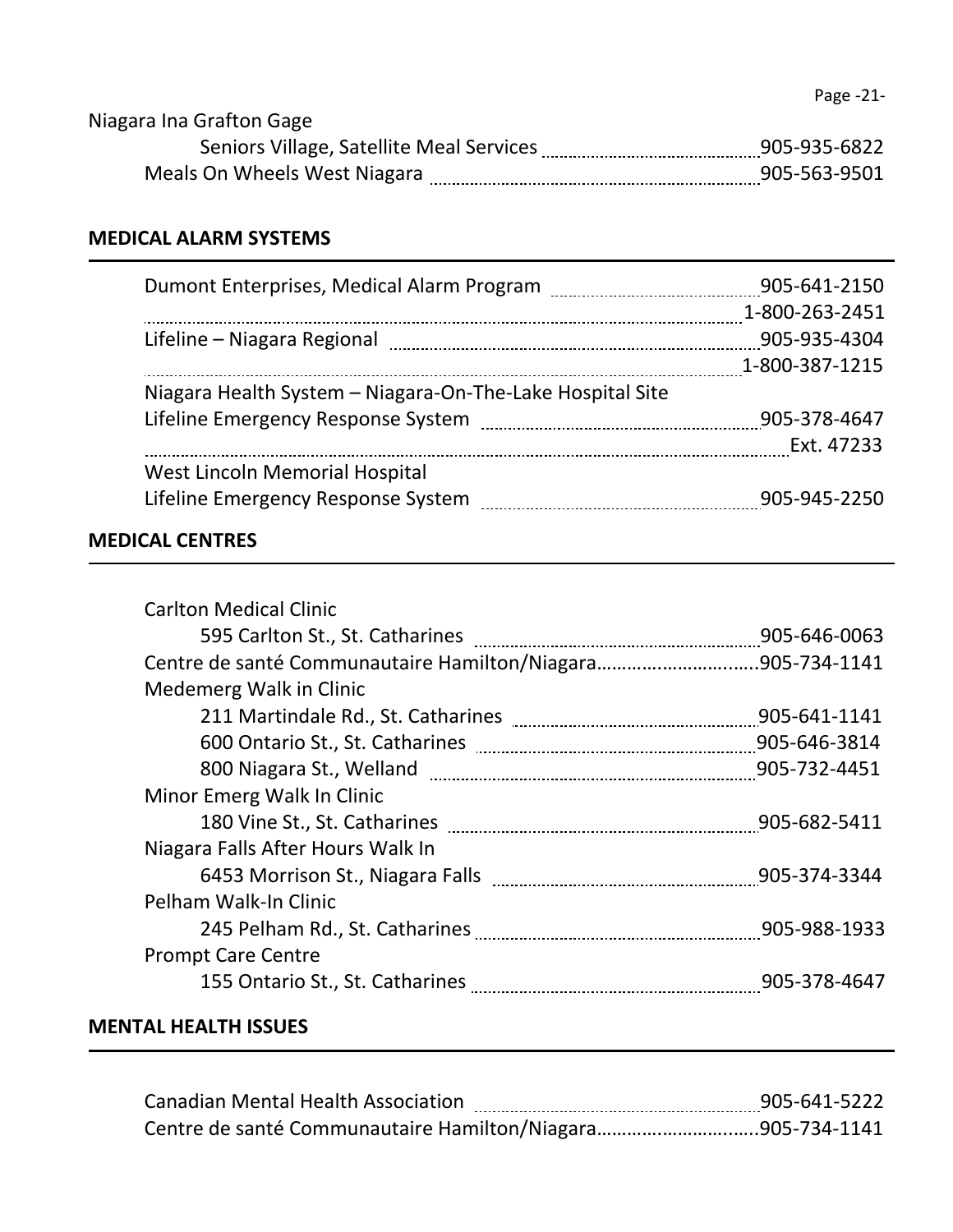Page -22-

| Niagara Health System, Community Crisis Care       | 905-378-4647 |
|----------------------------------------------------|--------------|
| <b>Greater Niagara General Site</b>                | ext. 54919   |
| St. Catharines General Site                        | ext. 43230   |
| <b>Welland Hospital Site</b>                       | ext. 33407   |
| Region of Niagara Community Mental Health Programs | 905-688-2854 |

# **NURSING CARE – HOME VISITS**

| Hamilton, Niagara, Haldimand, Brant Community Care | 905-688-5214   |
|----------------------------------------------------|----------------|
|                                                    | 905-684-9441   |
|                                                    | 1-800-810-0000 |
|                                                    | 905-682-6555   |
|                                                    | 1-800-263-4900 |
|                                                    | 905-682-1059   |
|                                                    | 905-685-4242   |
|                                                    |                |

# **OTHER COMMUNITY SERVICES**

|                     | 905-680-6400   |
|---------------------|----------------|
|                     | 905-527-3823   |
|                     |                |
|                     |                |
| <b>CLEO Website</b> |                |
|                     |                |
|                     |                |
|                     | 1-800-263-1830 |
|                     | 1-800-387-9080 |
|                     | 1-800-361-7254 |
|                     |                |
|                     |                |

# **PALLIATIVE CARE**

| <b>Bayshore Health Care</b> |  | ,,, |
|-----------------------------|--|-----|
|-----------------------------|--|-----|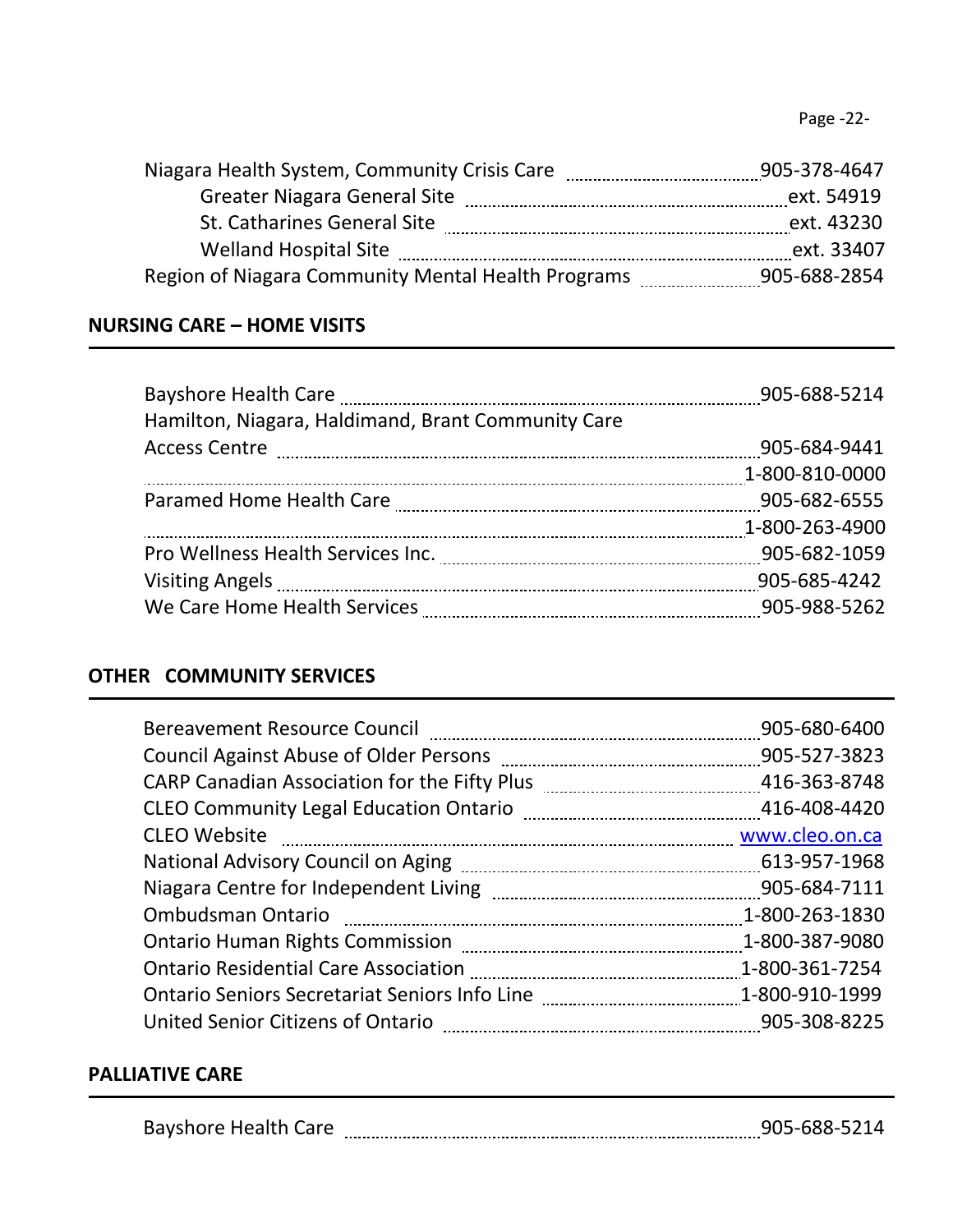|                                                                                                                | 905-984-8766   |
|----------------------------------------------------------------------------------------------------------------|----------------|
| Niagara Health System                                                                                          |                |
|                                                                                                                | 905-378-4647   |
| Paramed Home Health Care [11] parameters and Home Health Care [11] parameters and the Parameters and Parameter | 905-682-6555   |
|                                                                                                                | 1-800-263-4900 |
|                                                                                                                | 905-685-4242   |
|                                                                                                                |                |
|                                                                                                                |                |

# **RESPITE CARE**

| <b>Bayshore Health Care</b>                   | 905-688-5214   |
|-----------------------------------------------|----------------|
| <b>Canadian Red Cross Society</b>             | 905-680-5001   |
|                                               | 1-800-267-7488 |
| Foyer Richelieu Welland                       | 905-734-1400   |
| Niagara Regional Community Service Department |                |
|                                               | 905-934-6900   |

# **SENIORS CENTRES**

|                                                            | 905-894-6106 |
|------------------------------------------------------------|--------------|
| Centre de santé Communautaire Hamilton/Niagara905-734-1141 |              |
|                                                            |              |
|                                                            | 905-871-7761 |
|                                                            |              |
|                                                            |              |
|                                                            |              |
| <b>Grimsby Recreation Services Department</b>              |              |
|                                                            | 905-945-3519 |
|                                                            | 905-563-5445 |
|                                                            |              |
|                                                            | 905-835-1731 |
|                                                            | 905-732-7300 |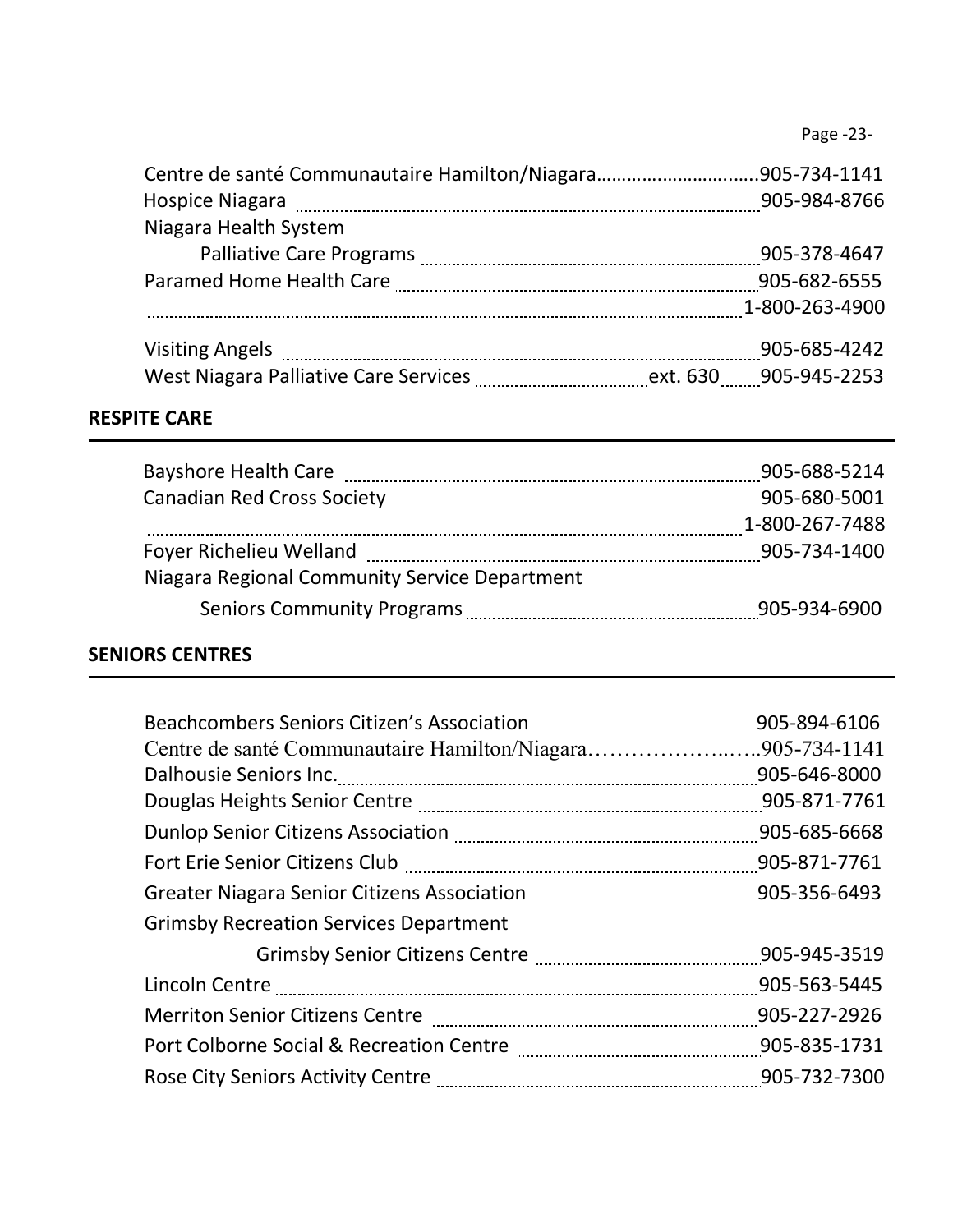| St. Catharines Recreation and Community Services | 905-937-7210 |
|--------------------------------------------------|--------------|
| <b>Merriton Senior Citizens Centre</b>           | 905-227-2926 |
| <b>Russell Avenue Community Centre</b>           |              |

| Senior's and Recreation Programs           | ext. 1556/3137 | 905-688-5601 |
|--------------------------------------------|----------------|--------------|
| <b>Thorold Senior Citizens Association</b> |                | 905-227-2161 |
| West St. Catharines Senior Citizen Club    |                | 905-684-0993 |

# **SENIORS ASSESSMENT AND PLACEMENT**

| Hamilton, Niagara, Haldimand, Brant Community Care |                |
|----------------------------------------------------|----------------|
| <b>Access Centre</b>                               | 905-684-9441   |
|                                                    | 1-800-810-0000 |
|                                                    |                |

## **TRANSPORTATION SERVICES**

| 905-788-3181 |
|--------------|
| 905-563-9501 |
| 905-353-9369 |
| 905-871-4655 |
| 905-735-5583 |
| 905-357-0122 |
| 905-685-9844 |
| 905-680-1818 |
| 905-937-3677 |
| 905-894-1776 |
| 905-732-4181 |
|              |

### **LONG-TERM CARE HOMES IN NIAGARA REGION**

#### **ALBRIGHT CENTRE GILMORE LODGE**

5050 Hillside Drive, R.R. #2 50 Gilmore Road Beamsville, ON LOR 1B2 Fort Erie, ON L2A 2M1 Tel: 905-563-8252 Tel: 905-871-6160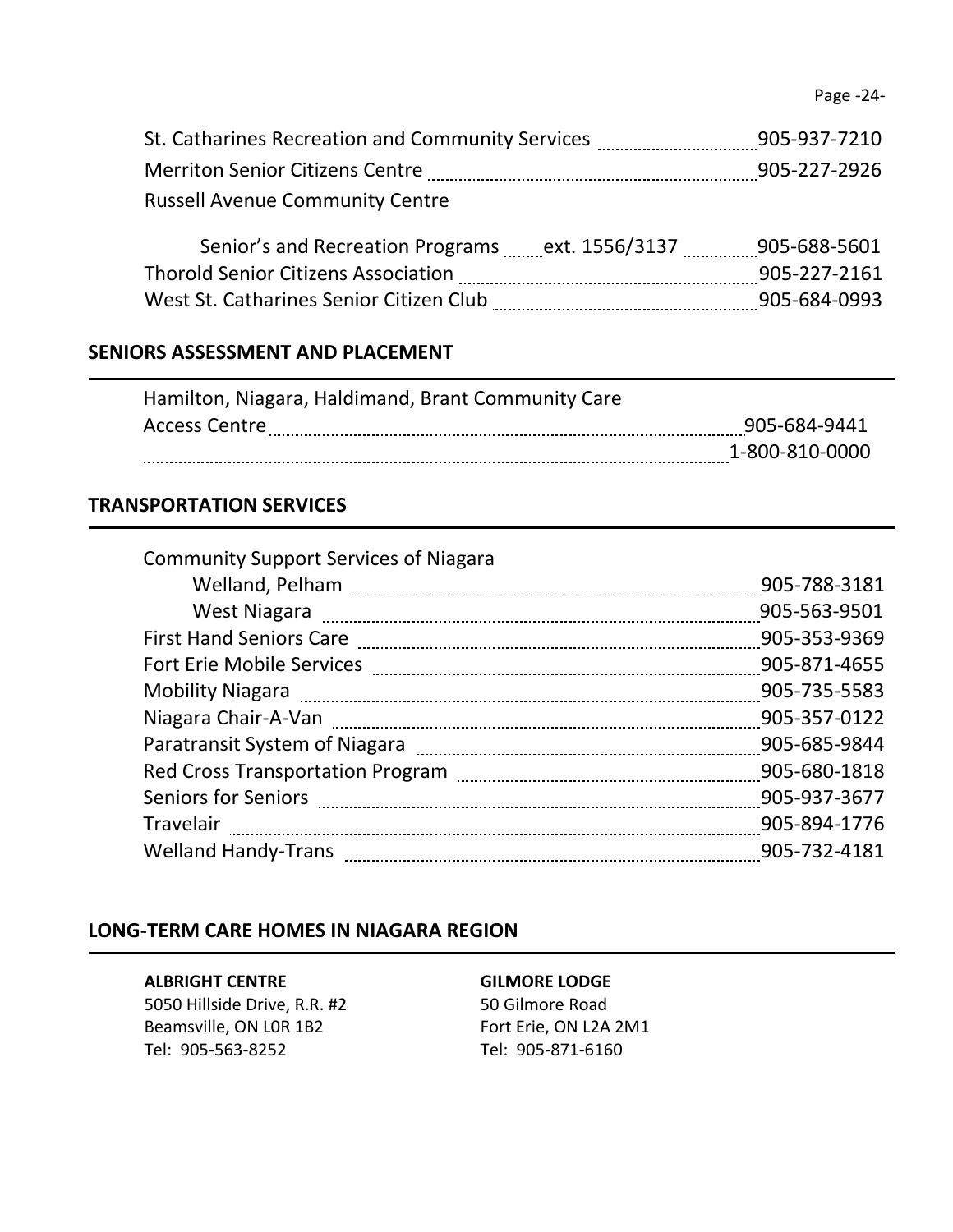Page -25-

**BELLA SENIOR CARE RESIDENCE HEIDEHOF HOME FOR AGED** 8720 Willoughby Drive 600 Lake Street Niagara Falls, ON L2G 7X3 St. Catharines, ON L2N 4J4 (905) 295-2727 Tel: 905-935-3344

**CHATEAU GARDENS HENLEY HOUSE** P.O. Box 985, 120 Wellington Street 20 Ernest Street Niagara-On-The-Lake, ON LOS 1J0 St. Catharines, ON L2N 7T2 Tel: 905-468-2111 Tel: 905-937-9703

**CRESCENT PARK LODGE HERITAGE PLACE** Fort Erie, ON L2A 5M5 Virgil, ON L0S 1T0 Tel: 905-871-8330 Tel: 905-468-1111

**DEER PARK VILLA KILEAN LODGE** 150 Central Avenue **83 Main Street** Tel: 905-945-4164 Tel: 905-945-9243

**EVENTIDE HOME LINHAVEN** 5050 Jepson Street 403 Ontario Street Tel: 905-356-1221 Tel: 905-934-3364

283 Pelham Road 6 Hagey Avenue St. Catharines, ON L2S 1X7 Fort Erie, ON L2A 5M5 Tel: 905-688-3311 Tel: 905-994-0224

655 Tanguay Ave. 6623 Kalar Road Tel: 905-734-1400 Tel: 905-357-1911

**MILLENIUM TRAIL MANOR UNITED MENNONITE HOM** 6861 Oakwood Drive **4024 Twenty-Third Street** Niagara Falls, ON L2E 6S5 Vineland, ON L0R 2C0 Tel : 905-356-5005 Tel: 905-562-7385

413 Linwell Road 272 Wellington Street Tel: 905-935-6822 Tel: 905-468-4208

4 Hagey Avenue 1743 Four Mile Creek Road

Grimsby, ON L3M 4Z3 Grimsby, ON L3M 1N6

Niagara Falls, ON L2E 1K5 St. Catharines, ON L2N 1L5

**EXTENDICARE MAPLE PARK LODGE** 

**FOYER RICHELIEU MEADOWS OF DORCHESTER** Welland, ON L3B 6A1 Niagara Falls, ON L2H 1T3

**NIAGARA INA GRAFTON GAGE UPPER CANADA LODGE** St. Catharines, ON L2M 7Y2 Niagara-On-The-Lake, ON L0S 1J0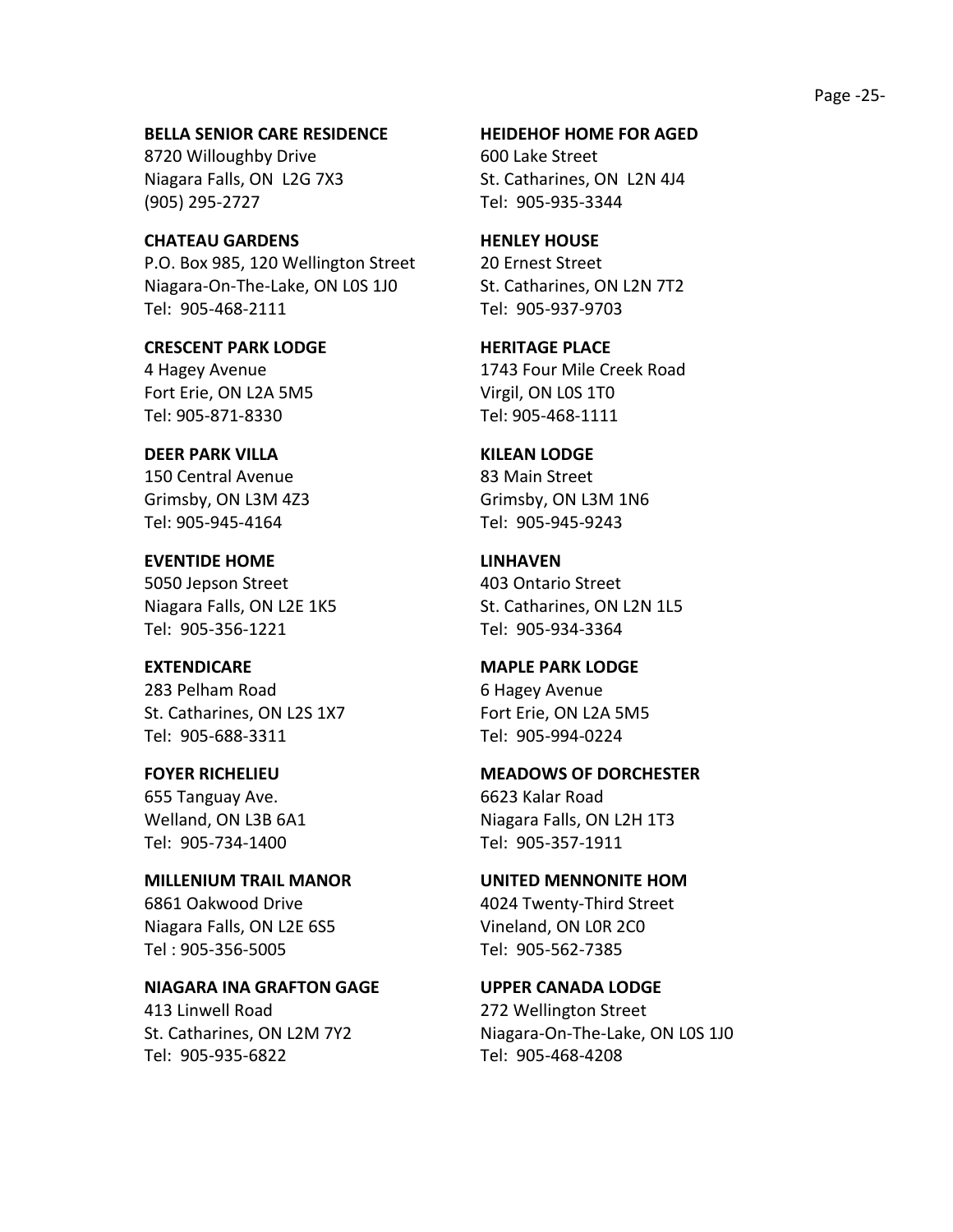### Page -26-

#### **NORTHLAND POINTE VALLEY PARK LODGE**

2 Fielden Avenue 6400 Valley Way Port Colborne, ON L3K 6G4 Niagara Falls, ON L2E 7E3 Tel: 905-835-9335 Tel: 905-358-3277

**OAKWOOD PARK LODGE VERSA CARE CENTRE** 6747 Oakwood Drive 168 Scott Street Tel: 905-356-8732 Tel: 905-934-3321

277 Plymouth Road **EXTENDED CARE UNIT** Welland, ON L3B 6E3 63 Third Street

12 Bartlett Street 103 Pelham Road

Tel: 905-945-9631 Tel: 905-688-1031

1 Tabor Drive 920 Pelham Street St. Catharines, ON L2N 1V9 Welland, ON L3C 1Y5 Tel: 905-934-2548 Tel: 905-892-3845

# **TUFFORD NURSING HOME**

312 Queenston Street St. Catharines, ON L2P 2X4 Tel: 905-682-0503

Niagara Falls, ON L2E 6S5 St. Catharines, ON L2N 1H2

### **RAPELJE LODGE WELLAND COUNTY**

Tel: 905-714-7428 Welland, ON L3B 4W6 Tel: 905-732-6111

### **SHALOM MANOR WEST PARK HEALTH CENTRE**

Grimsby, ON L3M 4N5 St. Catharines, ON L2S 1S9

#### **TABOR MANOR WOODLANDS OF SUNSET**

# **REST AND RETIREMENT HOMES IN NIAGARA REGION**

Inquiries, arrangements for tours and discussion regarding services are made through the Rest Home contact person. The monthly costs for accommodation vary due to the size of the room and private or semi-private accommodation. There is no government financial subsidization in these settings.

These settings also offer Vacation Care, which can be days, weeks, or months. Vacation care can be used as an introduction to the Rest Home environment. Brochures are available at CCAC Niagara or by contacting the Rest Home.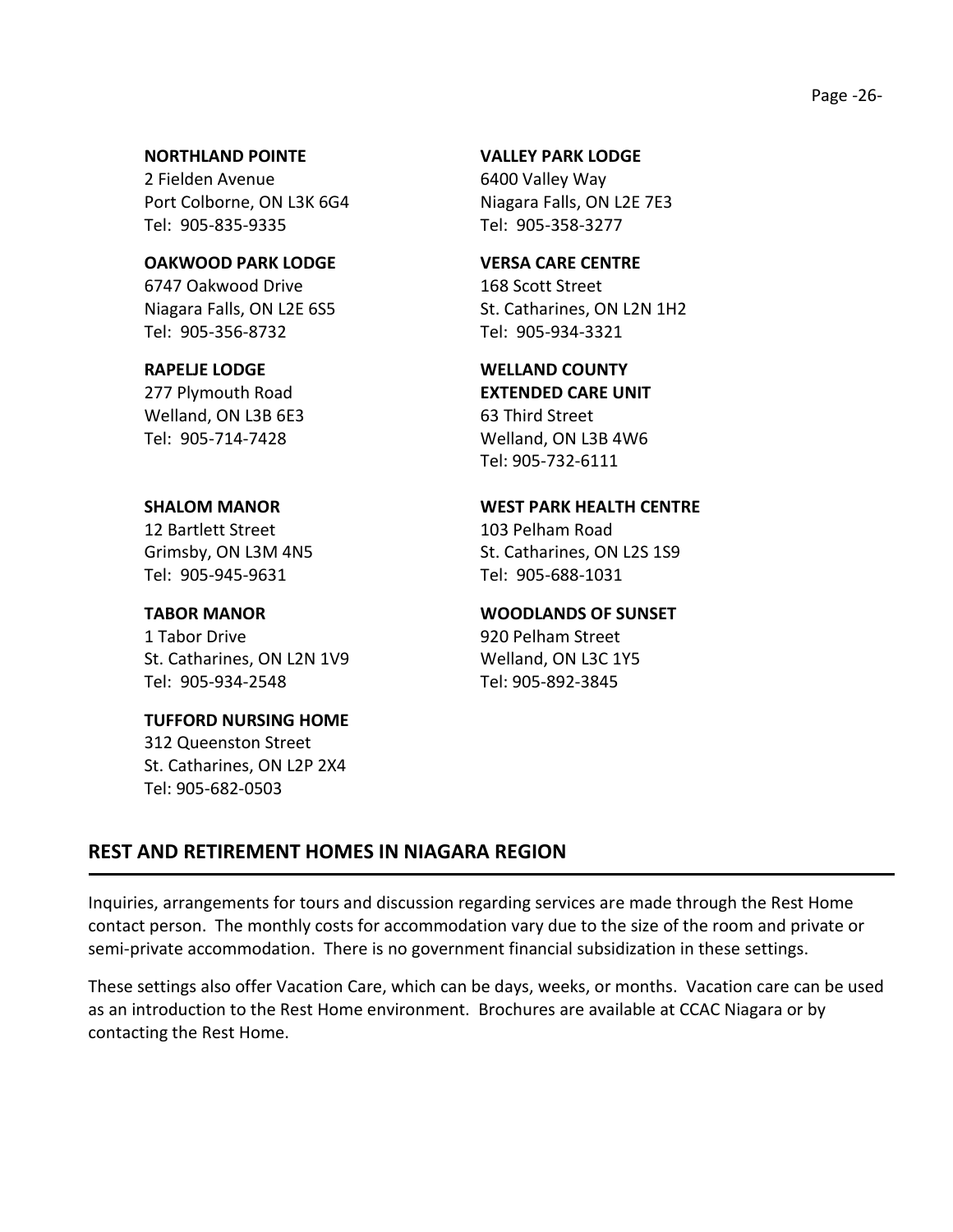### Page -27-

### *\*Please be aware that the information provided may have changed since date of printing*\*

540 Ontario Street 5781 Dunn Street St. Catharines, ON L2N 1N6 Niagara Falls, ON L2G 2N9 Tel: (905) 938-7070 Tel: (905) 354-2733 Monthly Rates: \$1695 – \$3195 Monthly Rates: \$1023 – 1950

### **CHESTNUT COURT RETIREMENT HOME CHIPPAWA PLACE**

10 Ormond Street 4118 Main Street Thorold, ON L2V 1Y7 Niagara Falls, ON L2G 6C3 Tel: (905) 227-5550 Tel: (905) 295-6744 Contact: Mary K. Hastings Contact: Mark Budic Monthly Rates: \$1477 - \$1926 Monthly Rates: \$995 - \$2050

150 Central Villa 348 Eastwood Avenue Grimsby, ON L3M 4Z3 Crystal Beach, ON L0S 1B0 Tel: (905) 945-4164 Tel: (905) 894-2036 Monthly Rates: \$1558 - \$2080 Monthly Rates: \$850 - \$1200

### **GRACE'S VICTORIAN LODGING GREYCLIFF MANOR**

77 Kent Street **8158 Lundy's Lane** Port Colborne, ON L3K 2Z6 Niagara Falls, ON L2H 1H1 Tel: (905) 835-8037 Tel: (905) 354-5542

### **LAKESIDE PLACE LUNDY MANOR**

36 Rosemount Avenue 7860 Lundy's Lane Port Colborne, ON L3K 5P7 Niagara Falls, ON L2H 1H1 Tel: (905) 835-9677 Tel: (905) 356-1511 Contact: Gloria Thibault Contact: Art Debernardi Monthly Rates: \$818 – geared to income Monthly Rates: \$1750 - 2500

190 King Street 2012 190 King Street St. Catharines, ON L2R 3J7 Port Robinson, ON L0S 1K0 Tel: (905) 641-4422 Tel: (905) 384-0667 Contact: Art Debernardi or Kim Huntley Contact: Susan Gilbert Monthly Rates: \$1500 - \$3750

### **ANCHOR POINTE CAVENDISH MANOR**

Contact: Jim or Nancy Webb Contact: Janice Amos or Gloria Robinson

### **DEER PARK VILLA EASTWOOD MANOR**

Contact: Connie Wightman Contact: Gord or Cheryl Beuttenmiller

Contact: Grace Bennett Contact: Angela Vourkoutiotis Monthly Rates: \$1000 - \$1295 Monthly Rates: \$1100 - \$1400

### **THE LOYALIST CONSUMING A MAGNOLIA MANOR**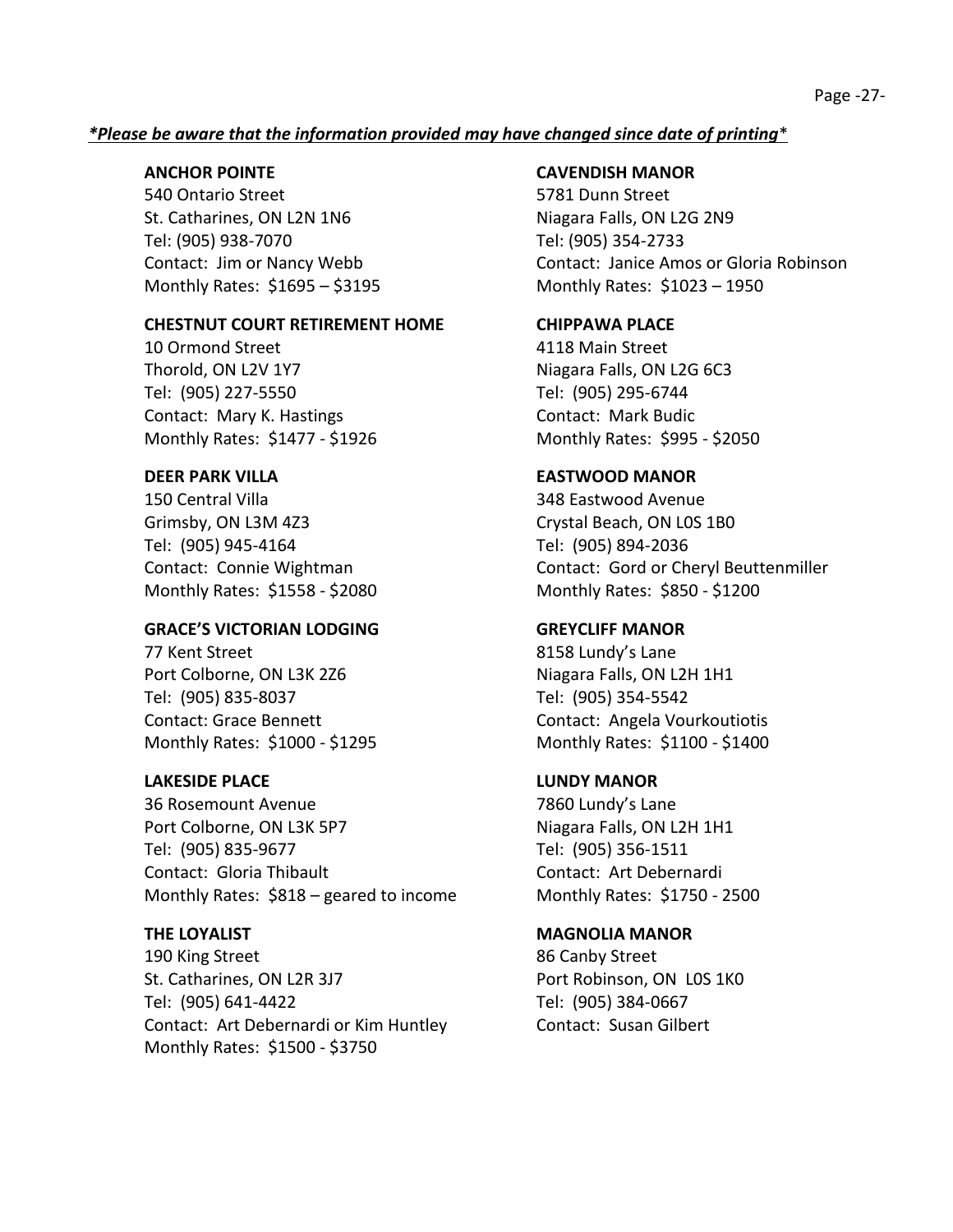#### **MOUNT CARMEL HOME MAPLECREST VILLAGE**

78 Yates Street 85 Main Street East St. Catharines, ON L2R 5R9 Grimsby, ON L3M 1N6 Tel: (905) 685-9155 Tel: (905) 945-7044 Contact: Sister Ann Contact: Laura Gannon

### **NIAGARA INA GRAFTON GAGE NIAGARA ARMS Retirement**

413 Linwell Road **Hotel & Residence** St. Catharines, ON L2M 7Y2 181 Niagara Street Tel: (905) 935-6822 St. Catharines, ON L2R 4M1 Contact: Bernice Deguire Tel: (905) 687-3388 Monthly Rates: \$740 + Contact: Pat Fretz

3421 Frederick Avenue 7715 Beaverdams Road Vineland, ON L0R 2C0 Niagara Falls, ON L2H 2J4 Tel: (905) 562-7357 Tel: (905) 353-0016 Contact: Bonnie Magwood Contact: Wanda Harding

300 Elgin Street 15 Elden Street Port Colborne, ON L3K 6A3 Virgil, ON L0S 1T0 Tel: (905) 834-0322 Tel: (905) 468-2234 Contact: Pat Knister or Ray Barlow Contact: Debbi Isherwood Monthly Rates: \$1500 - \$3100 Monthly Rates: \$429 - \$1184

6440 Valley Way 211 Queenston Street Niagara Falls, ON L2E 7E3 St. Catharines, ON L2R 3A5 Tel: (905) 371-2743 Tel: (905) 685-7331 Contact: Sandy Brighty Contact: Celeste Kivlichan

### **RESIDENCE ON GARRISON REDSTACKS LTD.**

373 Garrison Road 303 Niagara Boulevard Fort Erie, ON L2A 1N1 Fort Erie, ON L2A 3H1 Tel: (905) 871-6410 Tel: (905) 871-9571 Contact: Roberta Chronopoulos Contact: Julie Semenuk Monthly Rates: \$1515 - 2470 Monthly Rates: Unknown

Monthly Rates: \$865 - \$925 Monthly Rates: \$2168 - \$3343

Monthly Rates: \$1725 - \$4100

#### **THE ORCHARDS RETIREMENT NIMIGON RETIREMENT HOME**

Monthly Rates: Unknown Monthly Rates: \$2269 - \$2426

#### **PORTAL VILLAGE RETIREMENT HOME PLEASANT MANOR RETIREMENT VILLAGE**

#### **QUEENSTON PLACE QUEENCHESTER TERRACE**

Monthly Rates: \$2180 - 3260 Monthly Rates: \$1200 - \$2000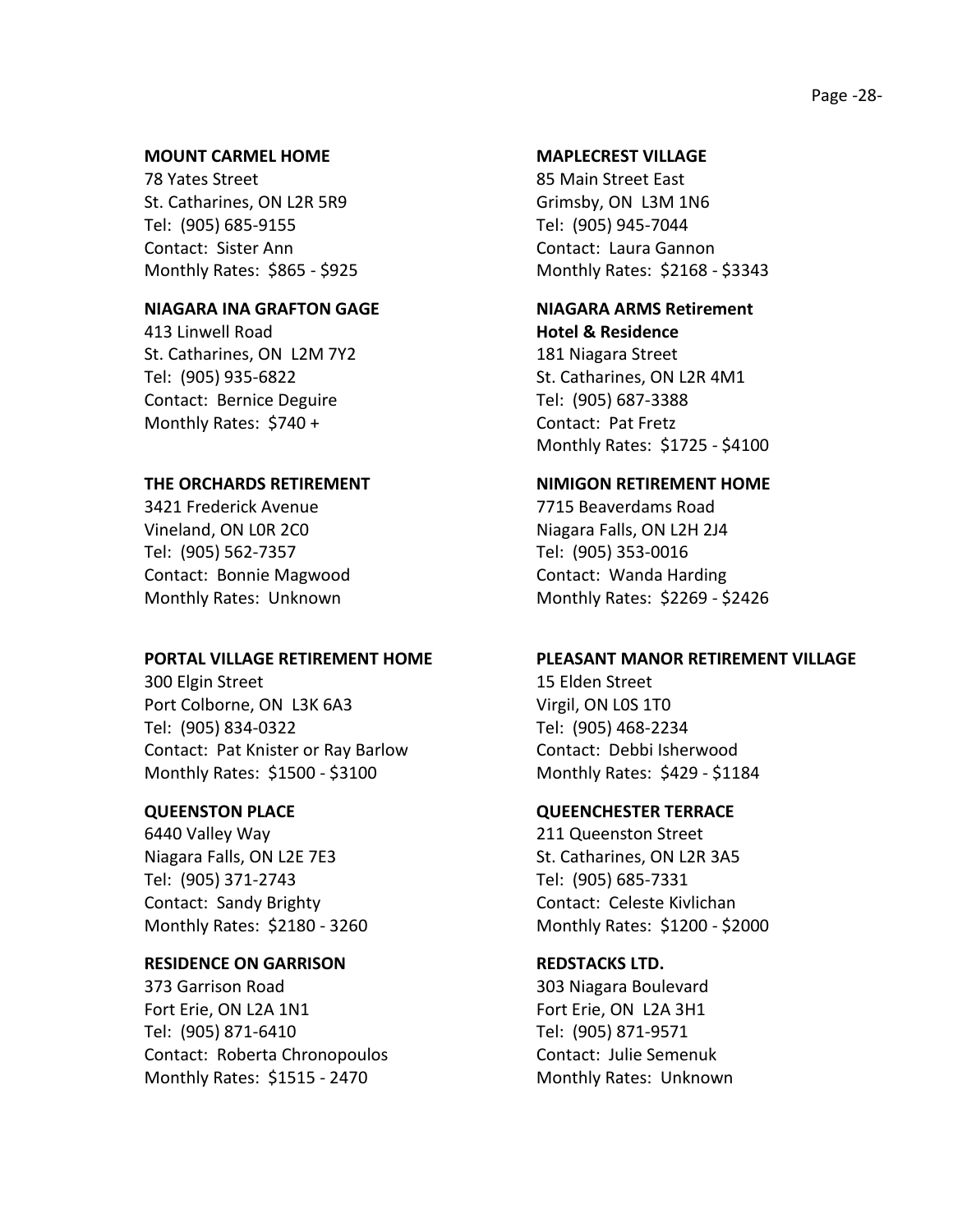### **ST. CHARLES RETIREMENT VILLAGE ST. CATHARINES PLACE**

30 Nova Crescent 113 Scott Street Welland, ON L3C 6P8 St. Catharines, ON L2N 7L2 Tel: (905) 788-1844 Tel: (905) 646-1311 Contact: Darlene Jensen Contact: Kim Cairns

54 Scott Street 1532 Pelham Street North Welland, ON L2R 1C9 Fonthill, ON L0S 1E0 Tel: (905) 682-7334 Tel: (905) 892-5094 Contact: Hermine Grant Contact: Marjorie Borowski

312 Queenston Street 4024 23<sup>rd</sup> Street St. Catharines, ON L2P 2X4 Vineland, ON L0R 2C0 Tel: (905) 682-0411 Tel: (905) 562-7385 Contact: Mrs. Kelly or Mike Walters Contact: Art Seib Monthly Rates: \$1330 - \$2195 Monthly Rates: \$695 - \$741 (apts.)

803 King Street 242 First Avenue Port Colborne, ON L3K 4J3 Welland, ON L3C 1Y8 Tel: (905) 834-6935 Tel: (905) 714-0242 Contact: Gloria Thibault **Contact: Elinor Doyle** Monthly Rates:  $$818$  – geared to income Monthly Rates: Unknown **WILLOUGHBY MANOR RETIREMENT RESIDENCE** 3584 Bridgewater Street Niagara Falls, ON L2G 6H1 Tel: (905) 295-6288 Contact: Sharon Vivian Monthly Rates: \$1801 – 2274

Monthly Rates: \$2060 - 2350 Monthly Rates: \$2370 - \$3995

### **SCOTT MANOR SHORTHILLS VILLA**

Monthly Rates: \$818 - \$1100 Monthly Rates: \$2100 - \$3650

### **TUFFORD MANOR UNITED MENNONITE HOME**

### **VICTORIA'S HOME ADULT LIVING WESLEY-ROBINS RETIREMENT VILLAGE**

### **SENIORS APARTMENTS**

The following are apartments that are located on the same site as a long-term care facility and as a result some long-term care facility services can also be accessed by apartment dwellers. Inquiries, arrangements for tours and leasing of apartments are made directly with the apartment management/contact person. Community Care Access Centre Niagara is not involved with the admission into these settings as they are not long-term care facilities (i.e., Nursing Homes, Homes for the Aged). There is no government financial subsidization for these settings.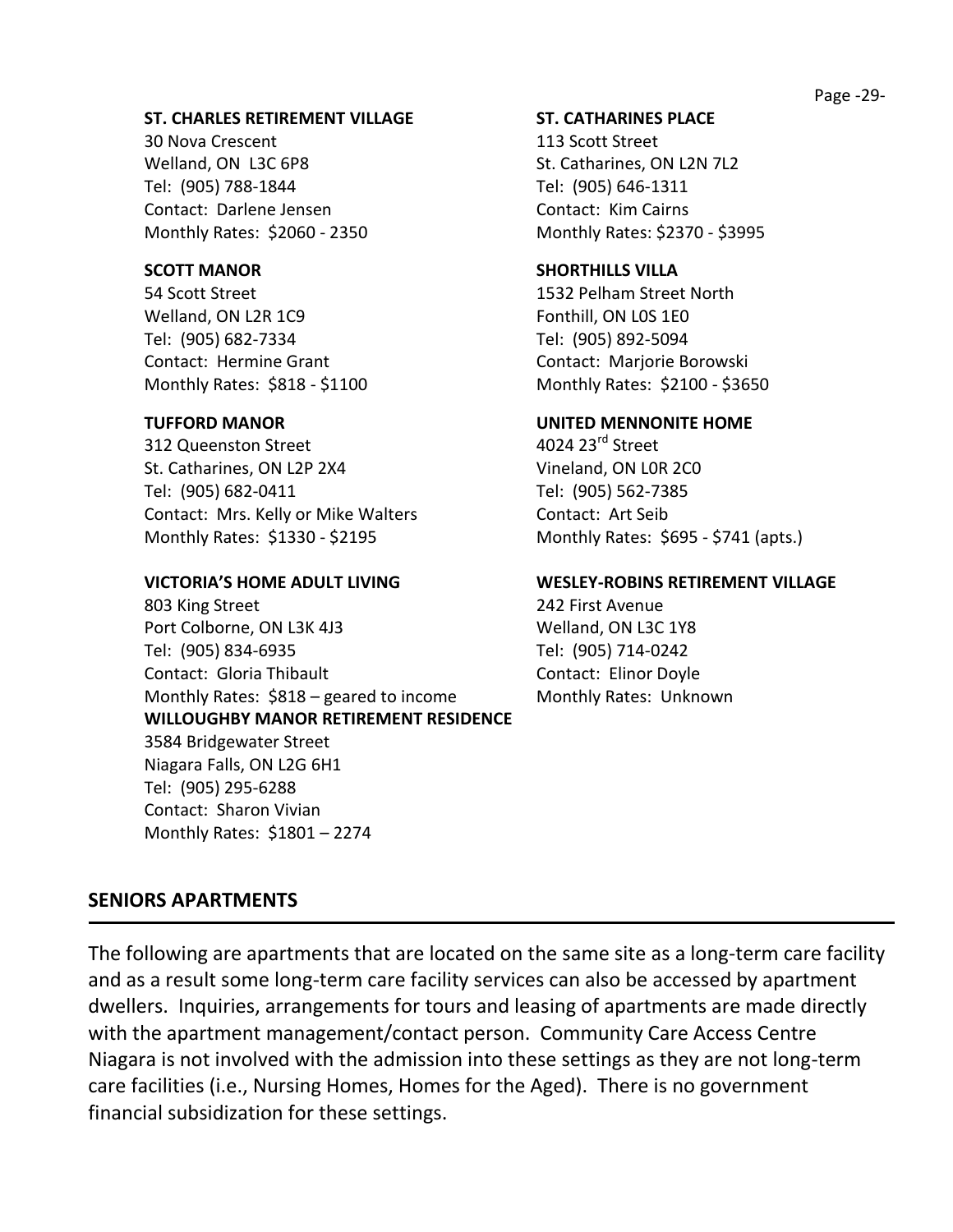Albright Centre 600 Lake Street Beamsville, ON LOR 1B0 Tel: (905) 935-3344 Tel: (905) 563-8252

Seniors' Complex 15 Elden 413 Linwell Road Virgil, ON LOS 1TO St. Catharines, ON L2M 7Y2 Tel: (905) 468-2234 Tel: (905) 935-6822

Independent Living Complex 649 Tanguay Avenue 300 Elgin Street Welland, ON L3B 6A1 Port Colborne, ON L3K 6A3 Tel: (905) 732-4833

Tel: (905) 834-0322

1 Tabor Drive 3421 Frederick Avenue St. Catharines, ON L2N 1V9 Vineland, ON L0R 2C0 Tel: (905) 934-2548 Tel: (905) 562-7357 **UNITED MENNONITE HOME** Orchard View Apartments 4020 23<sup>rd</sup> Street Vineland, ON L0R 2C0 Tel: (905) 562-7385

#### **EDELHEIM APARTMENTS HEIDEHOF SENIORS' APARTMENTS**

5035 Mountain Road St. Catharines, ON L2N 4J4

### **NIAGARA INA GRAFTON GAGE PLEASANT MANOR CARE SUITES**

### **PORTAL VILLAGE RESIDENCE RICHELIEU**

#### **TABOR MANOR APARTMENTS THE ORCHARDS RETIREMENT RESIDENCES**

### **NEW REST AND RETIREMENT HOMES**

163 First Avenue 115 Scott Street Tel: (905) 735-5333 Tel: (905) 646-3028

1505 Lookout Street 110 First Street Tel: (905) 892-4612 Tel: (905) 735-3322

#### **CHARTWELL SELECT RESIDENCE THE HEATHERWOOD RETIREMENT**

Welland, ON L3C 1Y5 St. Catharines, ON L2N 7L2

#### **LOOKOUT RIDGE PLYMOUTH CORDAGE**

Fonthill, ON L0S 1E5 Welland, ON L3B 4S2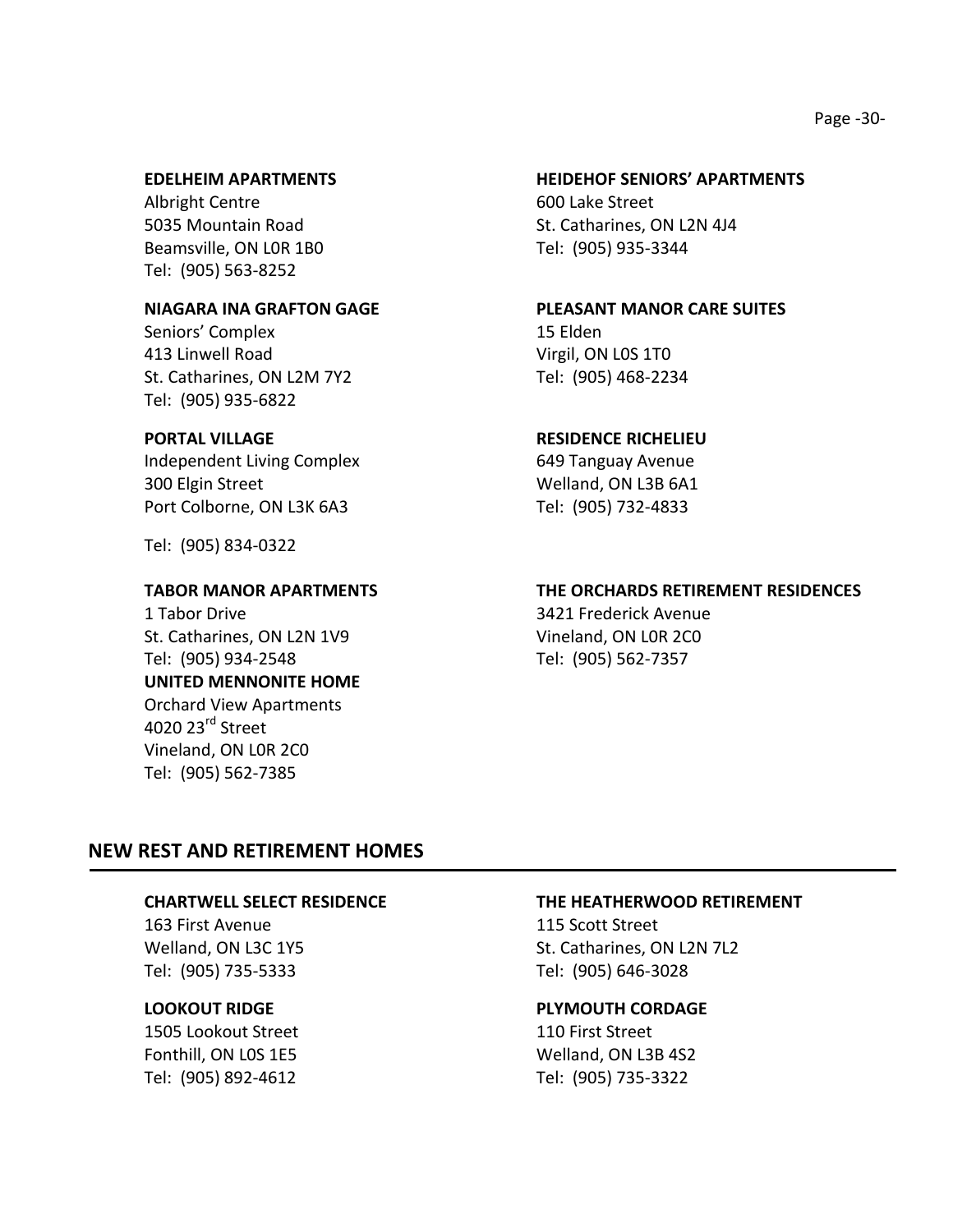# **POWERS OF ATTORNEY**

Many people believe if something happens to them and they are unable to make decisions for themselves, either financial, about their health or both, their family can do so for them. This is not necessarily true as legal authority is needed. One way to protect yourself is through the use of a Power of Attorney. This empowers a person or persons of your choosing to act on your behalf for financial or personal care decisions.

A **Power of Attorney for Personal Care**, sometimes called a "personal power of attorney" is a legal document. With this document you give someone the power to make personal care decisions on your behalf if you become mentally incapable of making them yourself.

Personal care decisions are decisions about your health care (including medical treatment), diet, housing, clothing, hygiene and safety.

A Continuing Power of Attorney for Property lets your Attorney make decisions about your property such as finances, home and possessions and continue to go on acting for you if you become mentally incapable of managing your property. To be valid as a Continuing Power of Attorney, the document must either be called a Continuing Power of Attorney, or state that it gives your Attorney the power to continue acting for you if you become mentally incapable.

Property decisions are financial dealings, such as banking, signing cheques, buying or selling real estate, and buying consumer goods.

The person you have appointed should keep an accurate account of money transactions.

# **Take Extra Care…**

Remember to take extra care when deciding whom to appoint as your Attorney. Do you consider them to be responsible, trustworthy, and good at handling money?

# **Theft by person holding Power of Attorney**

Any person who misuses or commits theft by holding Power of Attorney may be subject to charges under the Criminal Code of Canada.

Powers of Attorney are extremely important documents. It may be a good idea to consult with a lawyer before making a final decision to ensure the document reflects your wishes.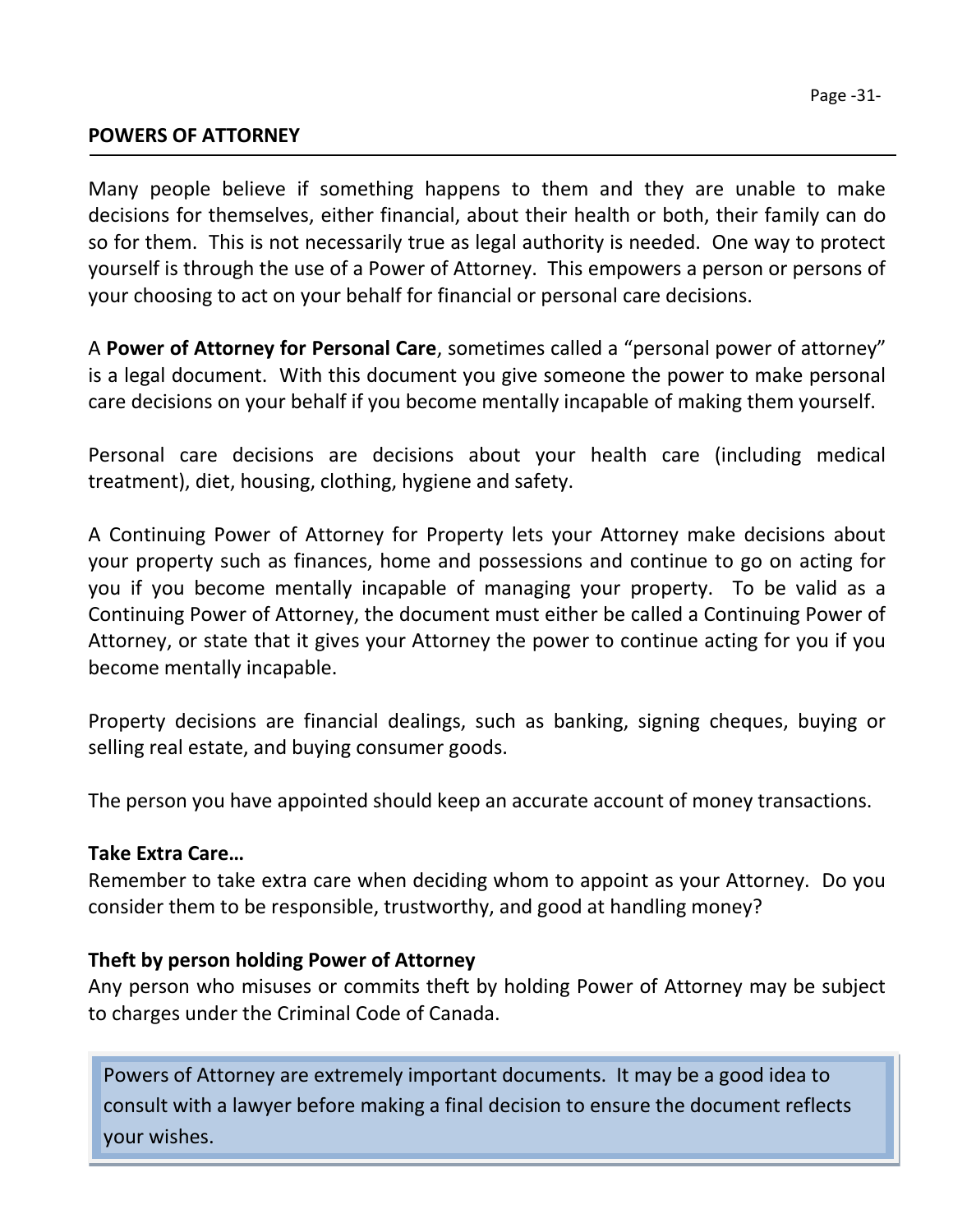Abuse and neglect of older or vulnerable persons is not a new problem. Although present for many years in our society, it has existed in relative silence, denial and isolation. It is not usually talked about, and difficult to solve unless people recognize the abuse and let someone know it is happening. Many acts of abuse are crimes. Victims of abuse have the right to the law's protection and to services that support their independence and well being.

Abuse can happen to any person, but certain factors can make people more vulnerable. These include mental or physical impairment and/or cultural or language barriers. Abused older or vulnerable persons are often socially isolated with few friends or family in whom to confide.

Anyone can be an abuser. Abusers can be any family member and are often people who depend on the older person for shelter or financial support. Abusers can also be neighbours, hired caregivers, friends or strangers canvassing or selling products door to door.

Abuse can occur in institutions like long term care facilities or retirement homes. The abusers here could be frustrated staff members who are not able to do their jobs properly (lack of training, inadequate staffing levels). Other residents or visitors may also be abusers.

Abuse or neglect is seldom reported for a variety of reasons.

- Some victims don't know what their rights are or what can be done.
- Some think the police or other agencies can't help them.
- Some don't speak English.
- Some are afraid of what the abuser will do if they report the abuse.
- Some fear being placed in an institution.
- Some feel ashamed because their family or caregiver is mistreating them.
- Some feel embarrassed at having been taken advantage of or scammed.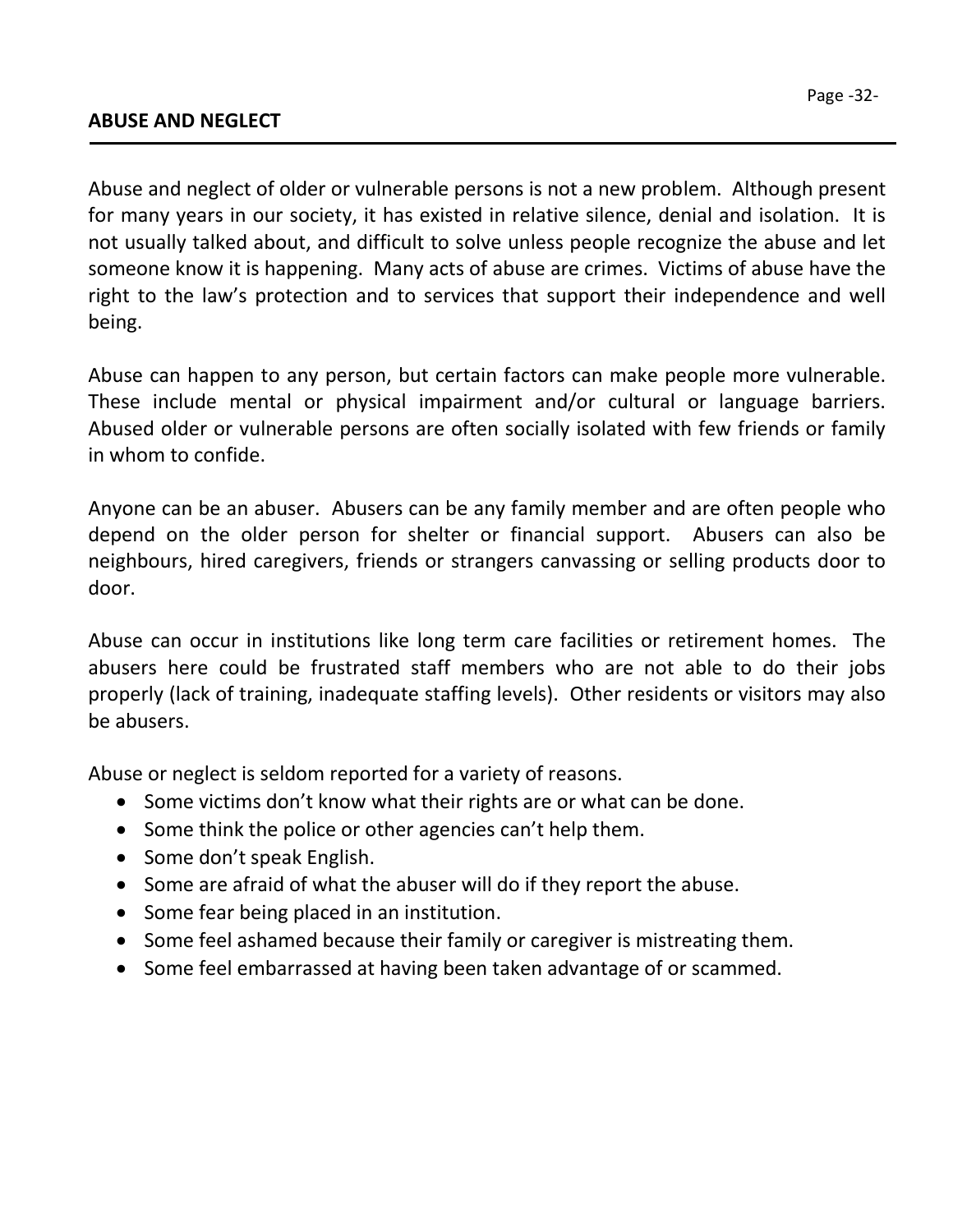# **Take Extra Care…**

You can guard yourself against abuse or neglect by knowing what it is and by **taking steps to keep yourself safe and secure.**

# **Old Age… A Time for Dignity, Honour and Respect**

Abuse and neglect of older or vulnerable persons is any action or inaction by any person that causes harm to the older or vulnerable person.

# **WHAT ARE THE TYPES OF ABUSE OR NEGLECT?**

# *Physical*

- Slapping, hitting, shaking, pinching, punching or other rough handling.
- $\bullet$  Sexual assault any unwanted form of sexual activity.
- Forced confinement in a room, bed or chair.

# *Financial*

- Frauds, forgery, thefts or the dishonest use of a person's money or assets.
- Misuse of Powers of Attorney or forcing someone to sign a will.
- Overcharging or high-pressure sales for services or products.

# *Psychological*

- Humiliating, threatening or frightening an older or vulnerable person.
- Not allowing older or vulnerable person to make decisions or deliberate social isolation.
- It can be ignoring the person or treating them like a child.

# *Neglect*

- Deliberately failing to give someone who is dependent what he or she needs.
- Over/under medication.
- Abandonment or leaving someone in an unsafe or isolated place.

# *Self Neglect*

The inability of older or vulnerable persons to adequately take care of themselves.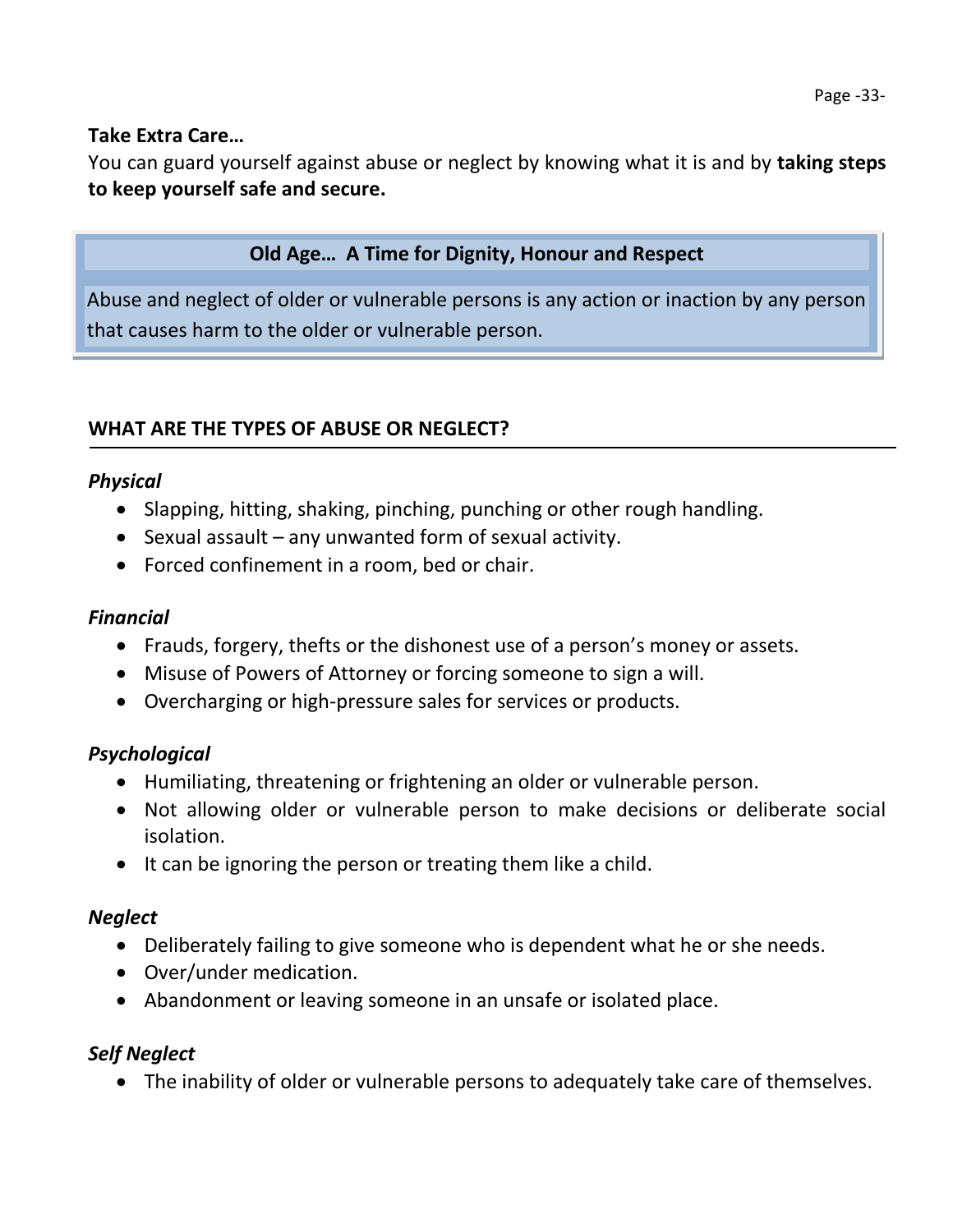# **What are some of the signs of possible abuse or neglect?**

- Unexplained injuries or a history of "accidents," poor hygiene, bed sores.
- Depression, fear, anxiety, withdrawal or weight loss.
- Dehydration or lack of food, clothing, medicine, or other necessities of life.
- Unnecessary purchases or repairs to house or property.
- Unexplained loss or misuse of property items such as banking records or wills.

# **What can the Police do?**

Many types of abuse or neglect are crimes. If you have been abused, or if you think someone else is being abused, call the police. This is a very important step in protecting yourself or those you may believe are in jeopardy. Experience shows us that when abuse is not identified and stopped, the level of abuse often increases.

When calling the police you can remain anonymous. However, we may ask for your name and phone number so that we can get more information from you, if required. If you are still hesitant about calling, and know of someone who is being abused or neglected, you can call the Crimestoppers tip line 1-800-222-8477 or Gatekeepers (Senior Service) at 905-684-0968 and all of your information will remain anonymous.

On arrival, our first responsibility is to ensure everyone's safety. Once the situation is safe, we will conduct a thorough investigation. This may include:

- A detailed (possibly videotaped) statement from the victim.
- If there is a language barrier, an interpreter will be provided.
- Photographs of any injuries or the scene.
- Statements from others who may have evidence: family, friends, neighbours.
- Medical reports, financial statements or other relevant documentation.
- A background check of any past reports of abuse.
- An interview of others who may have knowledge of previous abuse incidents.

During this interview process it is very important for you to tell us what has happened and if it has happened before. Let us know if you are afraid of the abuser. On completion of our investigation we will discuss any concerns you may have, offer you a number of options, and provide you with some support information.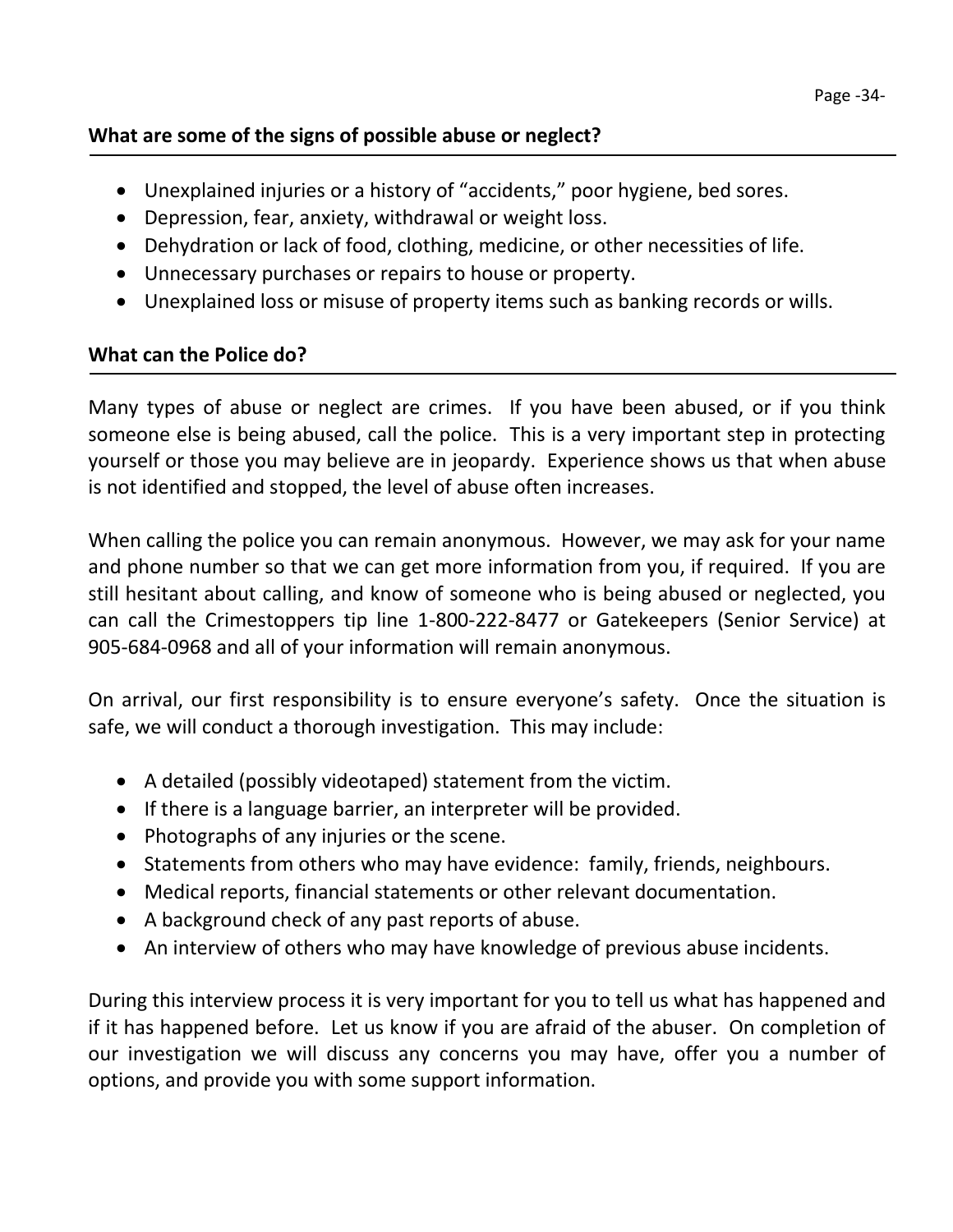If the evidence is sufficient to believe that a crime has occurred, we may lay charges. Depending on the circumstances, the offender may be arrested and his/her release from jail may be opposed. If the offender is held in custody, bail may be denied or a release with or without conditions may be issued. You may have to testify in court. If so, there are a number of options, supports and services available to you. These may include videotaped statements or assistance from the Seniors' Support Officers, Victim Services and Victim/Witness programs.

# **What can YOU do?**

# **Peace Bonds**

Where personal injury, to either yourself or another person, or property damage are feared, a peace bond may provide protection from the abuser. You, or someone acting on your behalf, can file a complaint or lay criminal charges with the court. If the court is satisfied that there are reasonable grounds for this fear, a peace bond may be issued. It will set out certain conditions that the alleged offender must abide by such as staying away from a certain address or no communication with the victim. If the alleged offender refuses to enter into a Peace Bond, he/she may be sent to jail for a term up to twelve months. A Peace Bond can be valid for up to twelve months from the date of its issue.

# **Take Extra Care… What else can you do?**

- If you suspect someone is being abused, get involved. You may be able to prevent further abuse or reduce the harm caused.
- Whether you live in your own home, at a retirement home or Long Term Care facility, know your rights, ask for advice if you think something is wrong.
- To minimize your risk of abuse, Stay Active, Stay Sociable. Maintain and increase your network of friends and acquaintances. New activities can bring new friends. Have regular contact with family and friends either by phone or visits at home. Have your own phone number and check your own mail.
- Be cautious about permitting adult children back into your home to live, especially those with a history of violence or substance abuse.
- Familiarize yourself with your spouse's tasks to ensure your continued independence.
- Stay organized. Know where your important papers and financial records are. Make sure that others know that you know where these things are.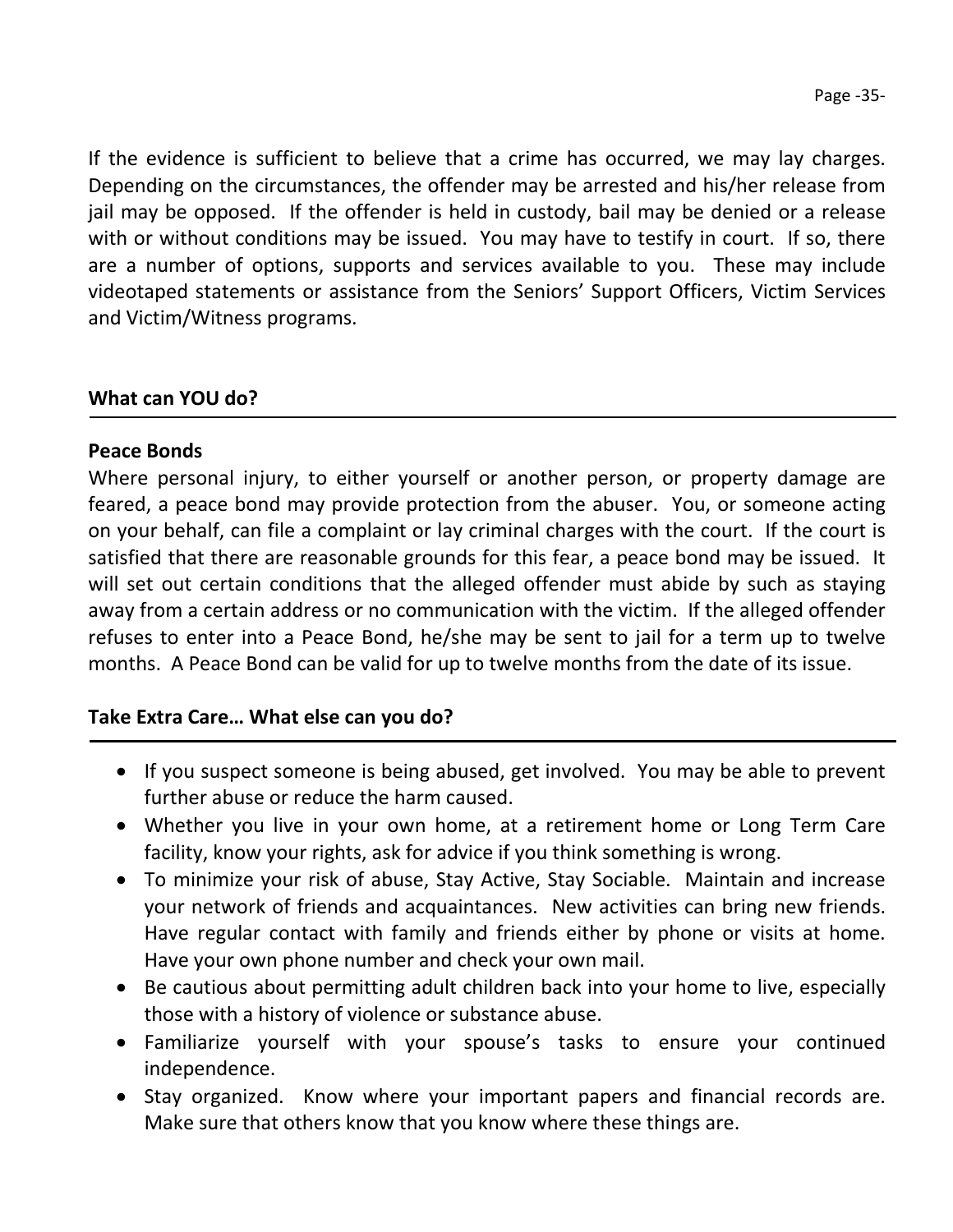- Plan for later, get legal advice and make arrangements now for documents like Powers of Attorney, your will or your finances. Don't let anyone keep the details of your finances from you.
- Find out what Community Resources are available in your area. Know who to call for assistance when you need it, such as housekeeping, groceries, Meals On Wheels, transportation, etc.

# **There are times when we all need help…**

**We have many Community Supports available, please call someone.**

# **SAFETY AT HOME… what can YOU do?**

People tend to feel more secure in their own home. It is important to take a few simple steps to make sure this is the case for you.

# **CHECK YOUR WINDOWS AND DOORS**

- Look for entry points or areas where an intruder could hide from view of your neighbours. Be sure doors, windows, garages and sheds are properly locked, even when you are at home. Upgrade windows and doors (dead bolts) as needed. Remember, chain locks are not security devices, do not depend on them.
- Install a wide-angle peephole, at a suitable height for the homeowner, to see callers before you open the door. Never open the door to strangers without first seeing identification and verifying that identification.
- Keep your window blinds or drapes closed after dark.

# **EXTERIOR**

- Make sure your house number is very visible from the front and the rear of your home.
- Install motion-sensitive security lights to cover any areas such as entrances and garages that provide hiding spots. They are automatic and will come on any time after dark when their sensors are triggered by movement.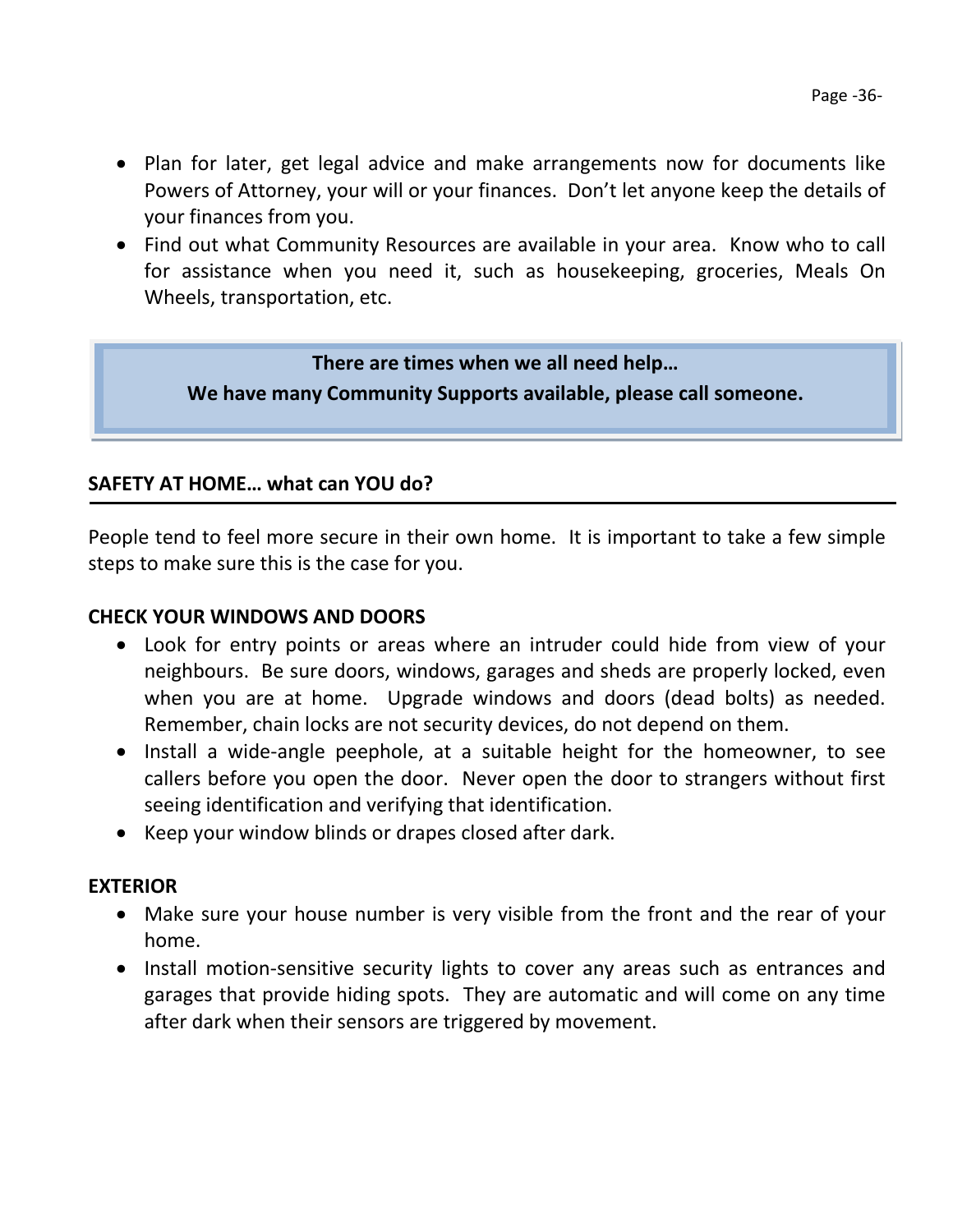# **INTERIOR**

- Don't leave tell-tale signs that you are away. Have your mail and newspapers picked up by a friend or neighbor each day. Continue to keep your property maintained year-round (grass cut and snow removed).
- Use timers to turn on lights, radios or televisions. These are especially important when you are away or on vacation to give the appearance that someone is in the home.
- Keep valuables in a safety deposit box. Keep large amounts of money at the bank.
- Identify, inventory and video your valuables. Criminals are less likely to steal identified goods, because it is harder to dispose of these items. Through the operation identification program, engravers are available at no charge from the Niagara Regional Police at 33 Division in Welland.

# **In addition, if you live in an apartment… what can YOU do?**

- Treat any entrance to your apartment building as if it were your own front door.
- Before "buzzing" someone in, verify by voice or monitor that he/she is the person that your are expecting. If you're not sure, call the superintendent.
- When entering or leaving the building, stop being the "nice guy" by allowing unknown persons to enter through the open door.
- Do not advertise on the intercom that you are female or live alone. Just use your initials and last name or the work "occupied."
- Secure your doors and windows properly, and never assume that your balcony is completely secure and out of reach of burglars.
- Don't get on an elevator if you are suspicious or feel uncomfortable of the other occupants. Wait for the next elevator. If you are already on the elevator and feel uncomfortable about the person getting on, then get off. Always stand near the control panel. If something goes wrong you can push the emergency alarm button and all the floor buttons.
- Try to make a point of attending the laundry room with a friend or other tenant and only during daylight hours.
- Do not keep any valuable property in your locker room.
- When entering the underground parking of your building, be alert to persons or vehicles following your inside. After entering the underground try to wait for the overhead door to close to deter unwanted persons from entering.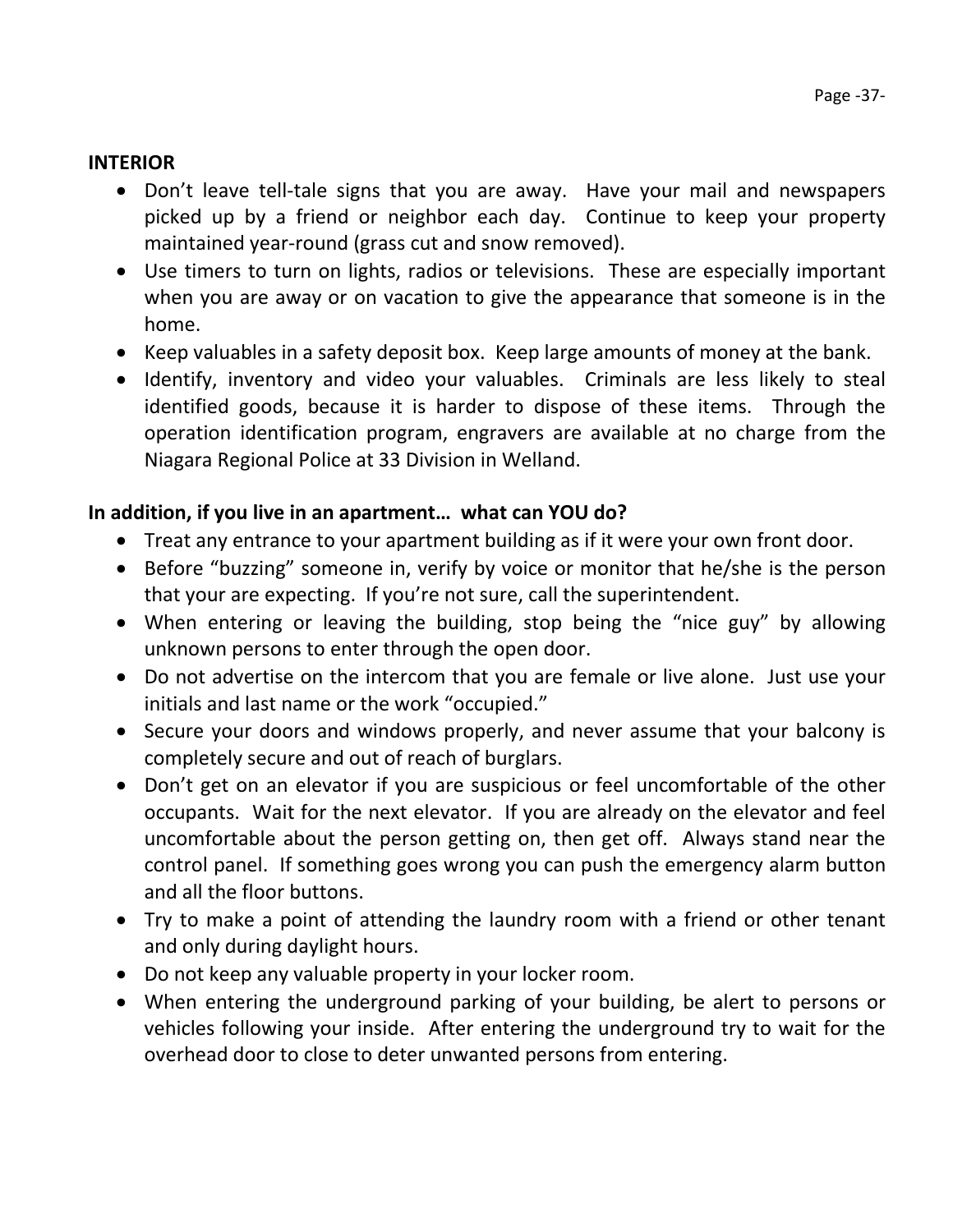# **Take Extra Care…**

If a stranger arrives at your door and asks to use the phone, don't let them inside. Instead, offer to make the call for them while they wait outside. Never let anyone know that you are home alone.

Get to know your neighbours and keep their phone numbers handy for emergencies. If you arrive home and it appears that someone has entered your home, do not go inside, do not touch anything. Call the police from a neighbour's place and wait for them to arrive.

Regular contact between family and friends is important to all of us. Work out a "buddy system" with someone so that you can check on each other's well-being regularly. Remember to tell others when and where you are going and when you are expected to return.

# **SAFETY AND YOUR CAR… what can YOU do?**

Cars are the targets of theft, but they can also be the scene of a crime. People are generally distracted when approaching their car, carrying parcels, looking for keys, etc. The following tips can help you keep safety in mind.

- Have your car keys in your hand prior to approaching your car. Park at securitypatrolled or staffed parking lots whenever possible. Otherwise, park in the open and well-lit areas. Don't carry valuables, but if you must, lock them in the trunk of your car – out of sight.
- Lock the door whenever you enter or exit your car. Consider using an anti-theft device such as an alarm, steering wheel lock or kill switch to make it harder to thieves to steal your car.
- If you have car trouble, put on emergency flashers and lock yourself inside. If someone stops to help, lower your window slightly, but do not get out of the car. Ask the stranger to call a service truck or the police for you. Keep a **CALL POLICE** sign in your car and put it in the window when you need help.
- Consider carrying a cell phone. That way, you will not have to depend on strangers to call for help. Remember to take the cell phone with you when you leave the car.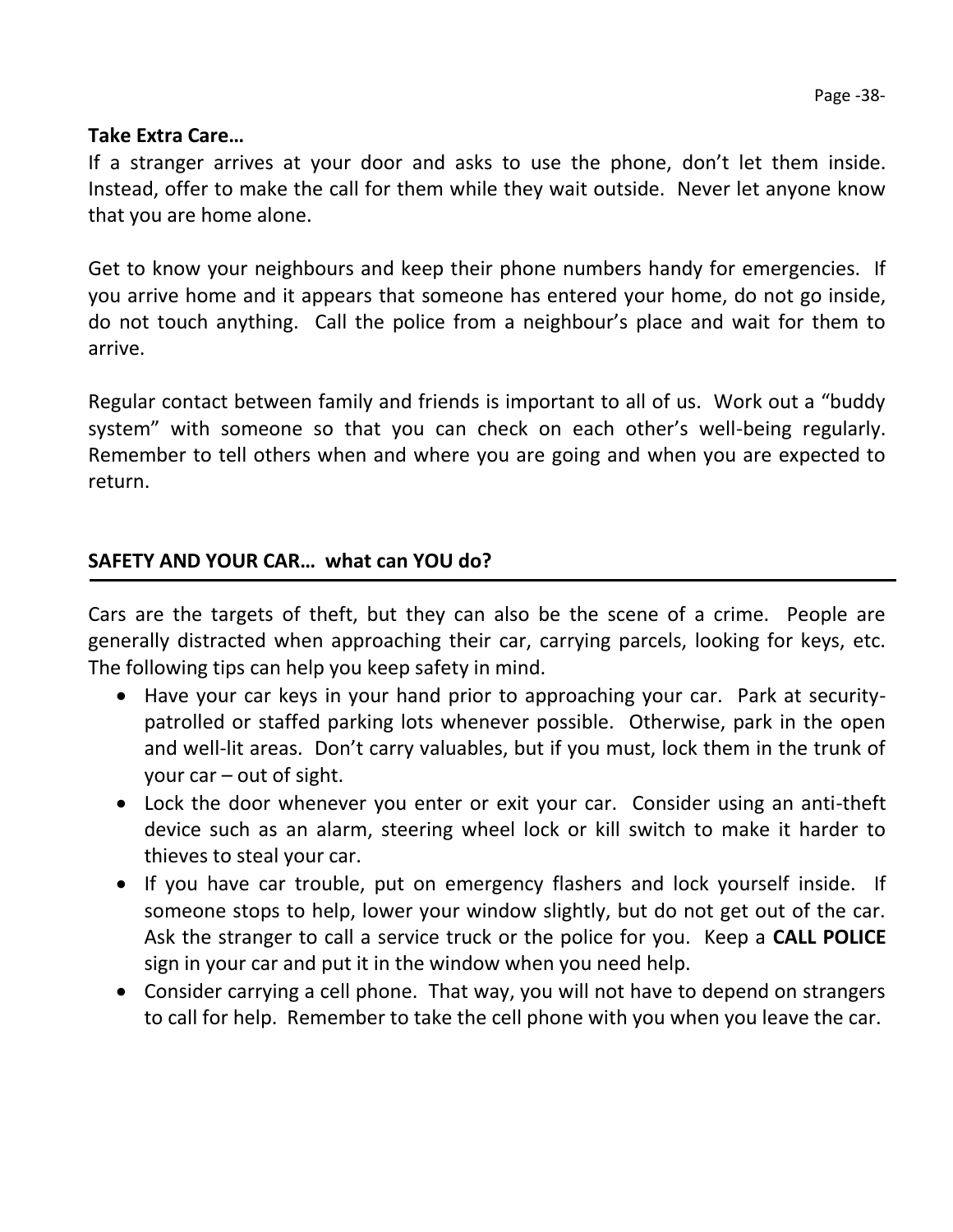# **When you are driving a car…**

Most older drivers enjoy the use of their cars and handle them with sill and care. It should be remembered however, that over the years your vision, hearing and reflexes are not the same as when you were younger. It is also a fact that if you are involved in a traffic mishap older drivers are more susceptible to injury.

Remember to get your doctor's or your family's opinion about your driving. We must all recognize our limitations. Perhaps you should avoid driving at night or in heavy traffic. Plan now for a time when you can no longer drive.

At the age of 80 and every two years thereafter, drivers must complete a written test, a vision test and a 90 minute workshop on traffic safety and the issues surrounding the mature driver. If a driver over the age of 70 is involved in a collision, the Ministry can require that a road, vision and written test be completed.

When you are out walking…

- When crossing at intersections, be sure you have eye contact with drivers who are turning as they may not see you.
- Be aware of possible hazards such as bicycles, roller blades and skateboards.

# **SAFETY ON THE STREET… what can YOU do?**

Although we all have to be aware of potential danger while out on the street, it is also important not to exaggerate the risk of becoming a crime victim. Most street crimes can be avoided by following a few simple precautionary steps.

# **Your best defense is an alert and cautious mind.**

- Take note of people around you and don't feel pressured into talking to strangers.
- When walking, look people in the eye and walk with confidence. If you suspect a problem, go to the nearest public place or populated area and request assistance.
- Walk only in well-lit areas, away from alleys and doorways. Stay away from shortcuts where you may be alone and vulnerable.
- When someone takes you home, have the driver wait until you are safe inside.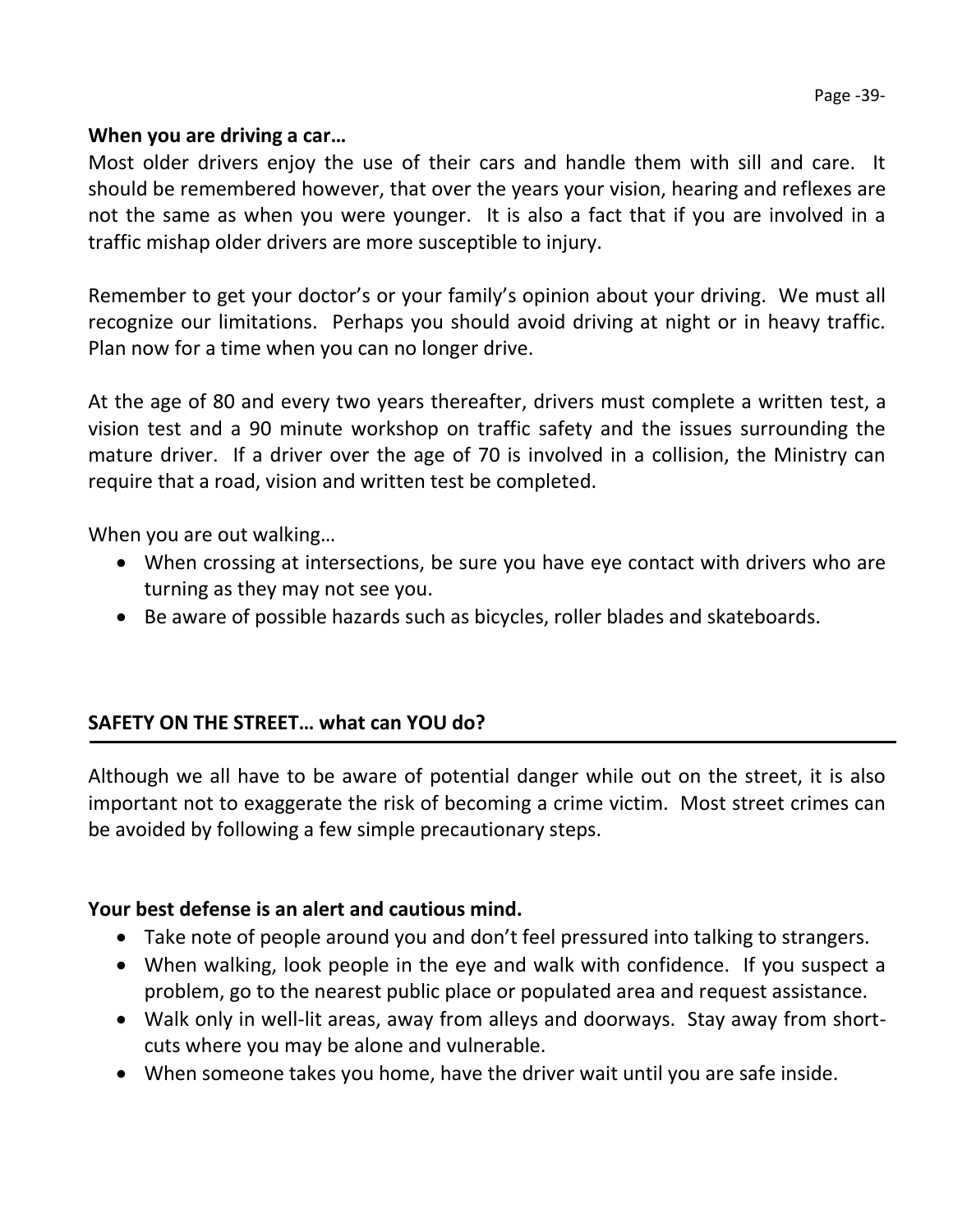# **About carrying a purse…**

- Whenever possible, do not carry a purse. Consider using a fanny pack or carrying your wallet in your front pants pocket. Never carry large amounts of money or valuables on you or in your purse.
- When opening your purse in a shop, bank or at an Automated Teller Machine, never allow anyone to see how much money you have in your possession.
- Always keep your purse close to you. When shopping don't let yourself be distracted by strangers. Never leave your purse unattended in shopping carts, on store counters, or on the floor of a restaurant at your table.
- Keep a record of all documents inside your wallet and call police immediately if your wallet is lost or stolen.

# **While on vacation… In addition to practicing the safety tips already mentioned**:

- Consider leaving expensive jewelry or cameras at home.
- At the airport, stay with your luggage at all times. Be cautious of strangers who approach you. Never agree to deliver a parcel, letter, or other item across the border for a stranger. Criminals often seek out vacationers to unsuspectingly deliver drugs or other contraband.
- Check in with your family or friends when you arrive and let them know if you change hotel or location. Use the hotel safe, when appropriate.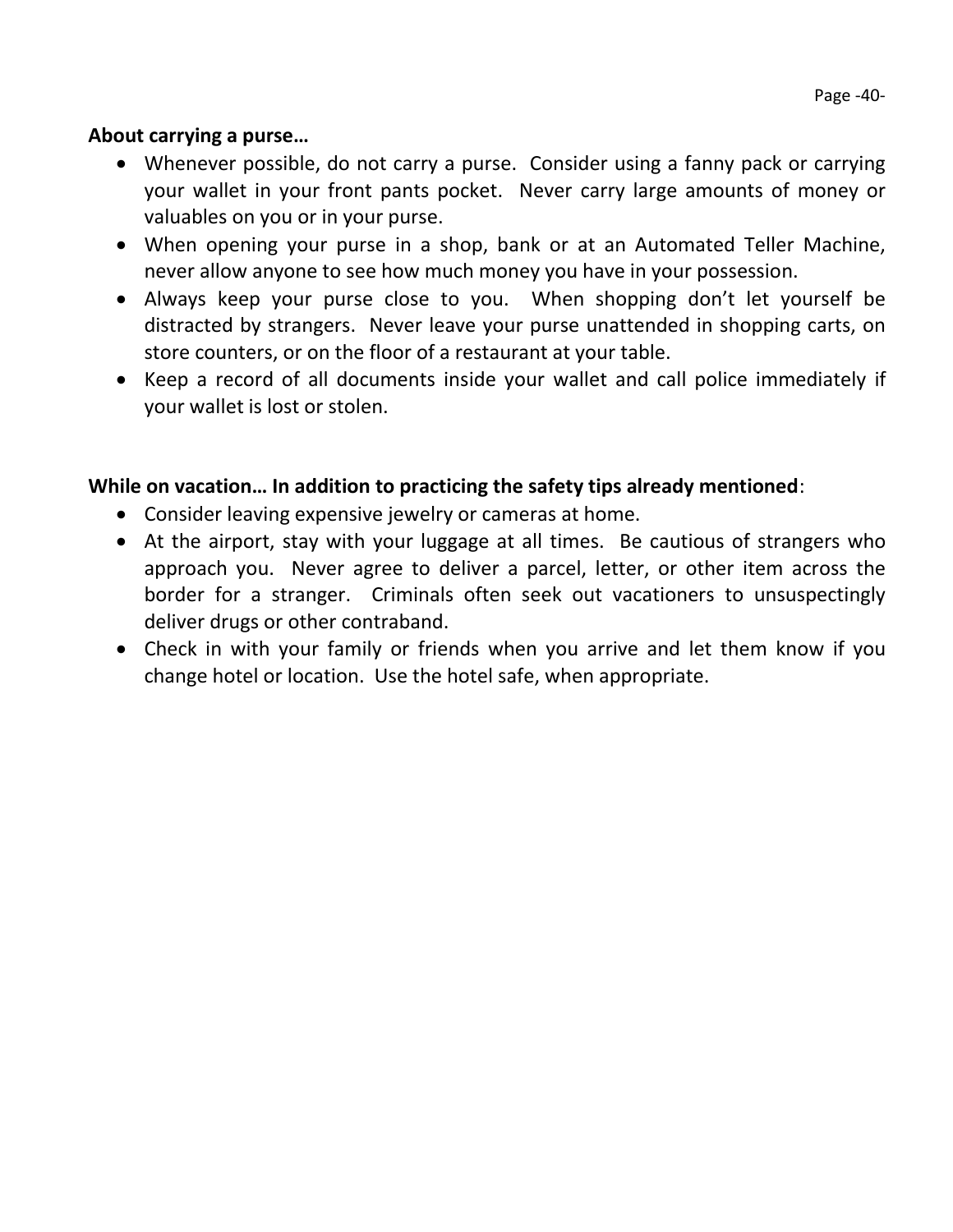# **NIAGARA REGIONAL POLICE SERVICE SENIORS' SUPPORT OFFICER**

**If you suspect that you or someone you know is being abused or is suffering from selfneglect or is being victimized by unscrupulous salespeople, help is available from a wide variety of sources. Sometimes speaking to a trusted friend, clergy member or family physician can help you to decide what you should do to help yourself or someone you know. Help is also available from a number of Community agencies. Many of these are listed in this booklet.**

# **For emergencies, Call 911** For support and confidential advice call the **Niagara Regional Police Service at 905-688-4111 ext. 5156** and ask to speak to the Seniors' Support Officer.

The Seniors' Support Officer is specifically trained and dedicated to assisting older or vulnerable persons in our community. Some of the services provided are:

- Confidential advice and advocacy
- Information, coordination and referral to appropriate community services
- Education, presentations and information displays on a variety of topics such as: Frauds, Scams and Thefts, Safety and Security, Abuse and Neglect, Caregiver Stress, Stepping out Safely, and Are You in Jeopardy?
- Training for Professionals, Students and Volunteers on: Abuse and Neglect (Long Term Facilities), Caregiver Stress, Frauds and Scams (Financial Institutions)

Working in partnership with our communities to serve, protect and support older or vulnerable persons.